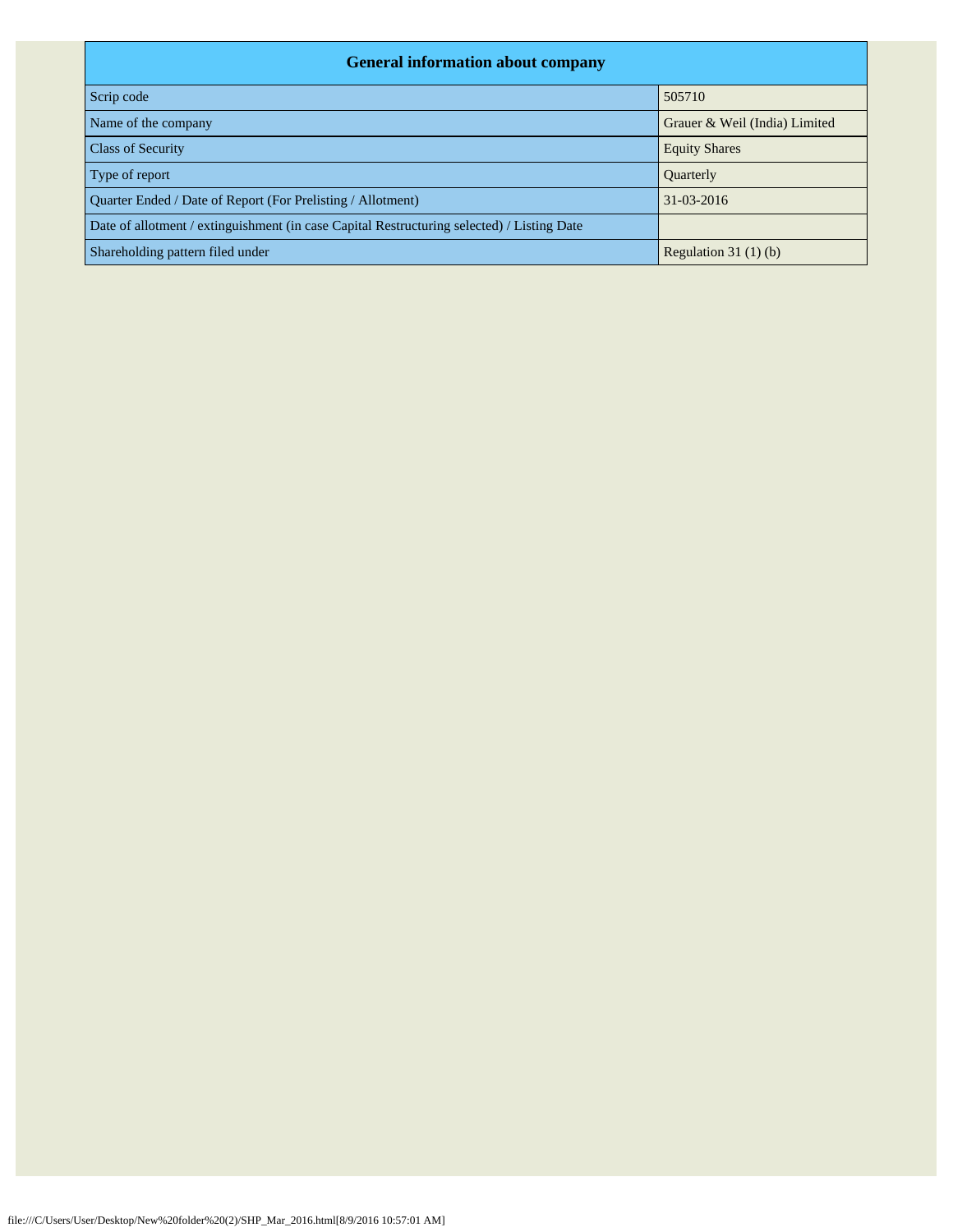| Sr. No.         | <b>Particular</b>                                                                      | Yes/No         |
|-----------------|----------------------------------------------------------------------------------------|----------------|
|                 | Whether the Listed Entity has issued any partly paid up shares?                        | N <sub>o</sub> |
| $\overline{2}$  | Whether the Listed Entity has issued any Convertible Securities?                       | N <sub>o</sub> |
| $\overline{3}$  | Whether the Listed Entity has issued any Warrants?                                     | N <sub>o</sub> |
| $\overline{4}$  | Whether the Listed Entity has any shares against which depository receipts are issued? | N <sub>o</sub> |
| 5               | Whether the Listed Entity has any shares in locked-in?                                 | N <sub>0</sub> |
| $\overline{6}$  | Whether any shares held by promoters are pledge or otherwise encumbered?               | N <sub>o</sub> |
| $7\phantom{.0}$ | Whether company has equity shares with differential voting rights?                     | N <sub>o</sub> |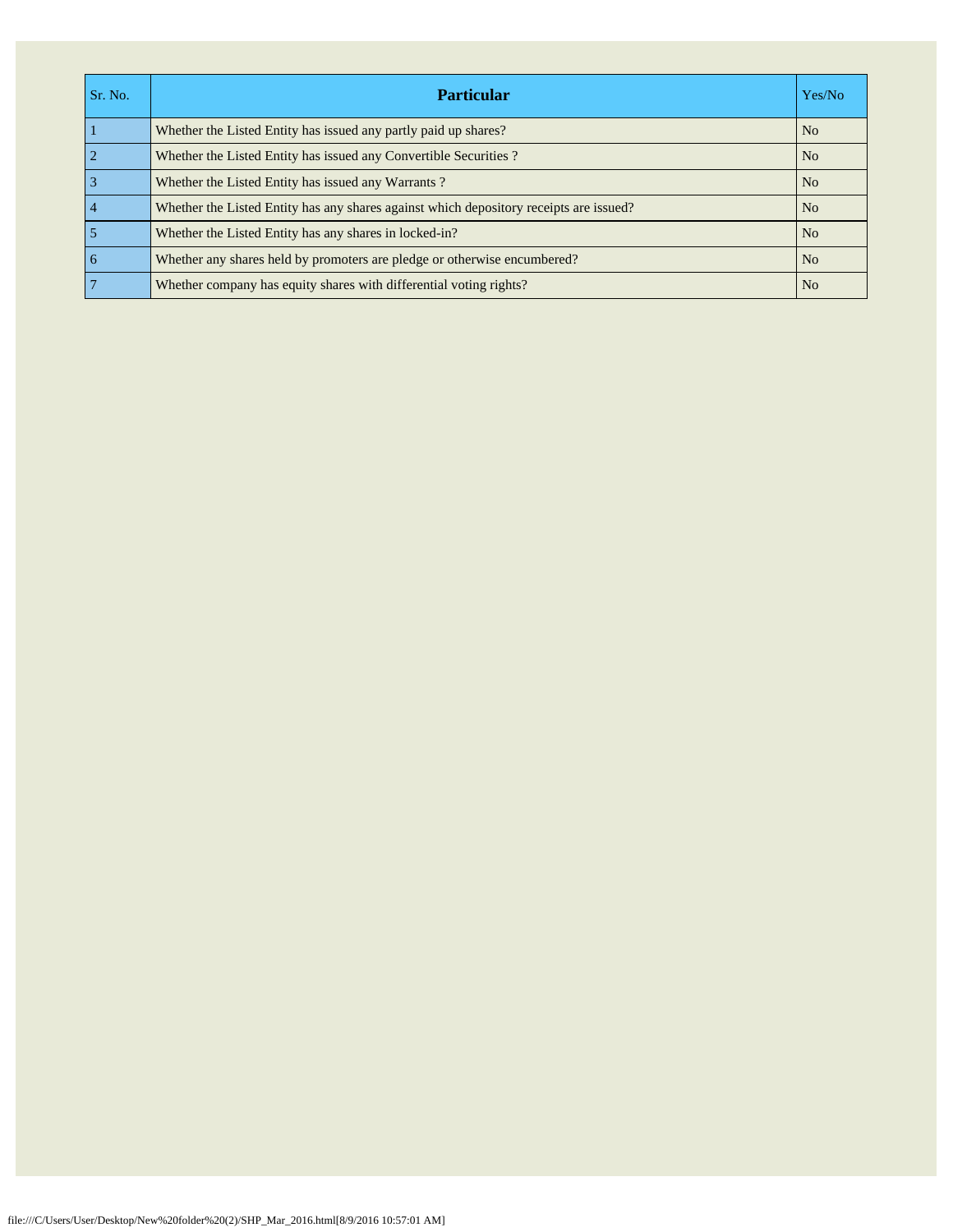|          | Table I - Summary Statement holding of specified securities |                                  |                         |                                 |                                |                                                               |                                                                                                                            |                                                                  |                      |           |                                 |  |  |
|----------|-------------------------------------------------------------|----------------------------------|-------------------------|---------------------------------|--------------------------------|---------------------------------------------------------------|----------------------------------------------------------------------------------------------------------------------------|------------------------------------------------------------------|----------------------|-----------|---------------------------------|--|--|
|          | Category<br>of                                              | Nos. Of<br>shareholders<br>(III) | No. of                  | No. Of<br>Partly                | No. Of                         | Total nos.<br>shares held<br>$(VII) =$<br>$(IV)+(V)+$<br>(VI) | Shareholding<br>as a % of total<br>no. of shares<br>(calculated as<br>per SCRR,<br>1957) (VIII)<br>As a % of<br>$(A+B+C2)$ | Number of Voting Rights held in each<br>class of securities (IX) |                      |           |                                 |  |  |
| Category |                                                             |                                  | fully paid<br>up equity | paid-<br>up                     | shares<br>underlying           |                                                               |                                                                                                                            | No of Voting (XIV) Rights                                        |                      |           |                                 |  |  |
| (I)      | shareholder<br>(II)                                         |                                  | shares held<br>(IV)     | equity<br>shares<br>held<br>(V) | Depository<br>Receipts<br>(VI) |                                                               |                                                                                                                            | Class eg:<br>X                                                   | <b>Class</b><br>eg:y | Total     | Total as<br>a % of<br>$(A+B+C)$ |  |  |
| (A)      | Promoter<br>$\&$<br>Promoter<br>Group                       | 16                               | 156007009               |                                 |                                | 156007009                                                     | 68.81                                                                                                                      | 156007009                                                        |                      | 156007009 | 68.81                           |  |  |
| (B)      | Public                                                      | 18143                            | 70698741                |                                 |                                | 70698741                                                      | 31.19                                                                                                                      | 70698741                                                         |                      | 70698741  | 31.19                           |  |  |
| (C)      | Non<br>Promoter-<br>Non Public                              |                                  |                         |                                 |                                |                                                               |                                                                                                                            |                                                                  |                      |           |                                 |  |  |
| (C1)     | <b>Shares</b><br>underlying<br><b>DRs</b>                   |                                  |                         |                                 |                                |                                                               |                                                                                                                            |                                                                  |                      |           |                                 |  |  |
| (C2)     | Shares held<br>by<br>Employee<br><b>Trusts</b>              |                                  |                         |                                 |                                |                                                               |                                                                                                                            |                                                                  |                      |           |                                 |  |  |
|          | Total                                                       | 18159                            | 226705750               |                                 |                                | 226705750                                                     |                                                                                                                            | 226705750                                                        |                      | 226705750 | 100                             |  |  |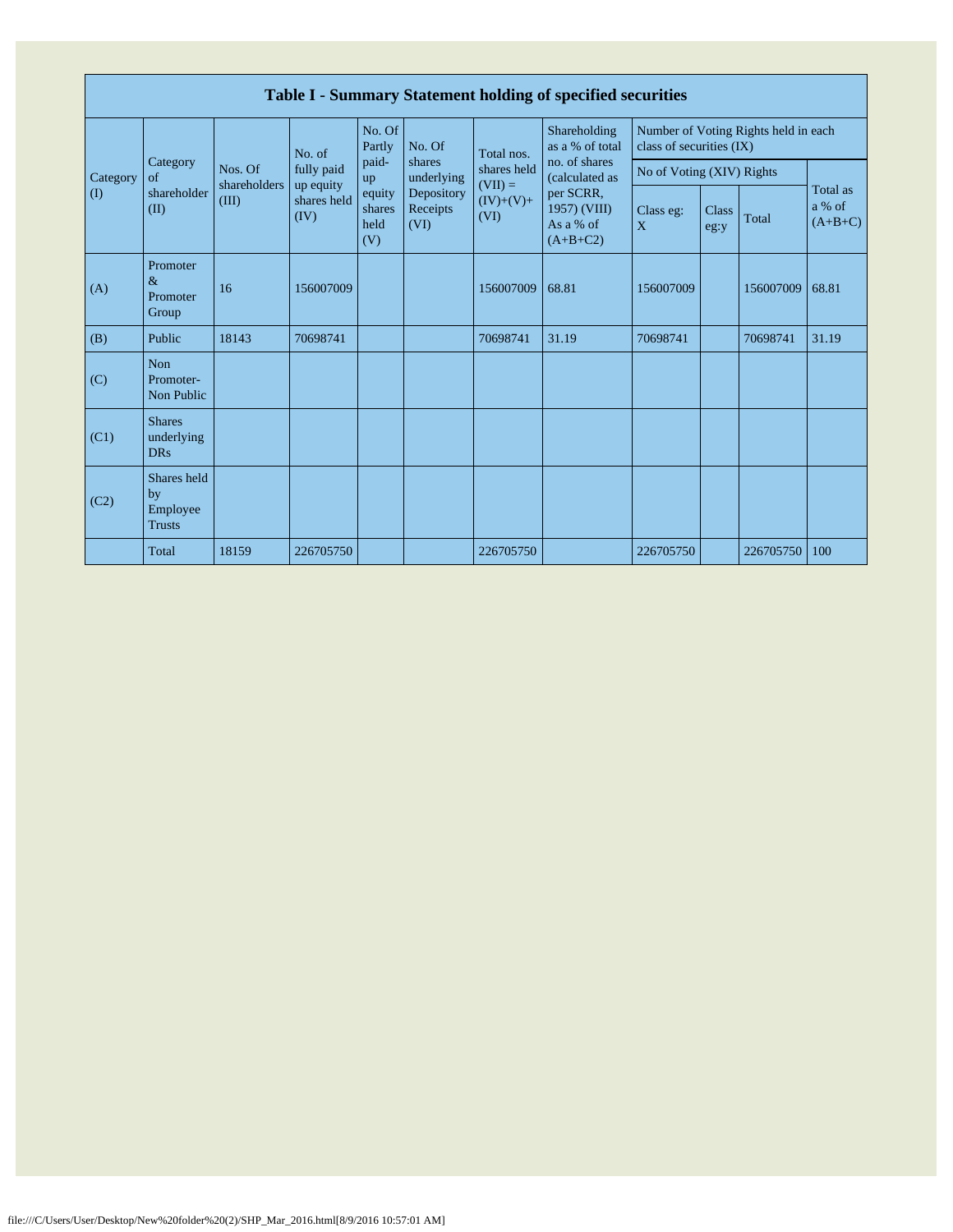|                       | Table I - Summary Statement holding of specified securities |                                                                                          |                               |                                                                                                               |                                                                                             |                                        |                                                         |                                                                               |                                                         |                                       |  |  |  |
|-----------------------|-------------------------------------------------------------|------------------------------------------------------------------------------------------|-------------------------------|---------------------------------------------------------------------------------------------------------------|---------------------------------------------------------------------------------------------|----------------------------------------|---------------------------------------------------------|-------------------------------------------------------------------------------|---------------------------------------------------------|---------------------------------------|--|--|--|
| Category<br>$\rm (I)$ | Category<br>$\alpha$ f<br>shareholder<br>(II)               | No. Of<br><b>Shares</b><br>Underlying<br>Outstanding<br>convertible<br>securities<br>(X) | No. Of<br>Warrants<br>$(X_i)$ | No. Of Shares<br>Underlying<br>Outstanding<br>convertible<br>securities and<br>No. Of<br>Warrants (Xi)<br>(a) | Shareholding, as a %<br>assuming full conversion<br>of convertible securities (             | Number of<br>Locked in<br>shares (XII) |                                                         | Number of<br><b>Shares</b><br>pledged or<br>otherwise<br>encumbered<br>(XIII) |                                                         | Number of<br>equity shares<br>held in |  |  |  |
|                       |                                                             |                                                                                          |                               |                                                                                                               | as a percentage of diluted<br>share capital) $(XI)=$<br>$(VII)+(X)$ As a % of<br>$(A+B+C2)$ | No.<br>(a)                             | As a<br>$%$ of<br>total<br><b>Shares</b><br>held<br>(b) | No.<br>(a)                                                                    | As a<br>$%$ of<br>total<br><b>Shares</b><br>held<br>(b) | dematerialized<br>form $(XIV)$        |  |  |  |
| (A)                   | Promoter<br>$\&$<br>Promoter<br>Group                       |                                                                                          |                               |                                                                                                               | 68.81                                                                                       |                                        |                                                         |                                                                               |                                                         | 151035740                             |  |  |  |
| (B)                   | Public                                                      |                                                                                          |                               |                                                                                                               | 31.19                                                                                       |                                        |                                                         |                                                                               |                                                         | 63486031                              |  |  |  |
| (C)                   | <b>Non</b><br>Promoter-<br>Non Public                       |                                                                                          |                               |                                                                                                               |                                                                                             |                                        |                                                         |                                                                               |                                                         |                                       |  |  |  |
| (C1)                  | <b>Shares</b><br>underlying<br><b>DRs</b>                   |                                                                                          |                               |                                                                                                               |                                                                                             |                                        |                                                         |                                                                               |                                                         |                                       |  |  |  |
| (C2)                  | Shares held<br>by<br>Employee<br><b>Trusts</b>              |                                                                                          |                               |                                                                                                               |                                                                                             |                                        |                                                         |                                                                               |                                                         |                                       |  |  |  |
|                       | Total                                                       |                                                                                          |                               |                                                                                                               |                                                                                             |                                        |                                                         |                                                                               |                                                         | 214521771                             |  |  |  |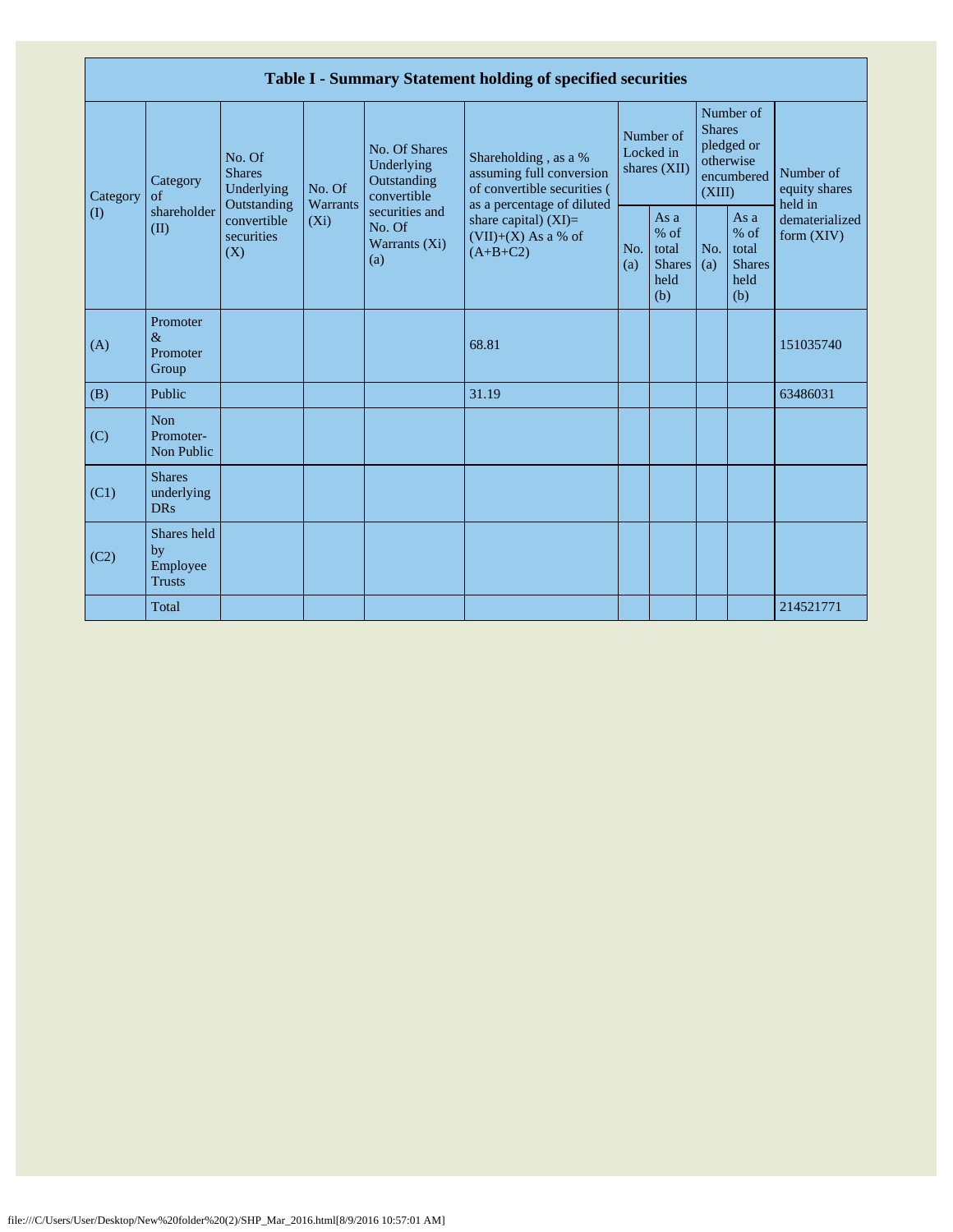|                                                                                                | Table II - Statement showing shareholding pattern of the Promoter and Promoter Group                                |                                  |                                                |                                                |                                                                  |                                                 |                                                                                                     |                           |               |                                      |                                           |  |  |
|------------------------------------------------------------------------------------------------|---------------------------------------------------------------------------------------------------------------------|----------------------------------|------------------------------------------------|------------------------------------------------|------------------------------------------------------------------|-------------------------------------------------|-----------------------------------------------------------------------------------------------------|---------------------------|---------------|--------------------------------------|-------------------------------------------|--|--|
|                                                                                                |                                                                                                                     |                                  |                                                | No.<br><b>Of</b>                               |                                                                  |                                                 | Shareholding<br>as a % of                                                                           | class of securities (IX)  |               | Number of Voting Rights held in each |                                           |  |  |
|                                                                                                |                                                                                                                     |                                  | No. of                                         | Partly                                         | No. Of<br>shares<br>underlying<br>Depository<br>Receipts<br>(VI) | Total nos.                                      | total no. of<br>shares<br>(calculated<br>as per<br>SCRR,<br>1957) (VIII)<br>As a % of<br>$(A+B+C2)$ | No of Voting (XIV) Rights |               |                                      | Total                                     |  |  |
| Sr.                                                                                            | Category &<br>Name of the<br>Shareholders (I)                                                                       | Nos. Of<br>shareholders<br>(III) | fully paid<br>up equity<br>shares held<br>(IV) | paid-<br>up<br>equity<br>shares<br>held<br>(V) |                                                                  | shares held<br>$(VII) =$<br>$(IV)+(V)+$<br>(VI) |                                                                                                     | Class eg:<br>$\mathbf X$  | Class<br>eg:y | Total                                | as a %<br>of<br>Total<br>Voting<br>rights |  |  |
| $\mathbf{A}$                                                                                   | Table II - Statement showing shareholding pattern of the Promoter and Promoter Group                                |                                  |                                                |                                                |                                                                  |                                                 |                                                                                                     |                           |               |                                      |                                           |  |  |
| (1)                                                                                            | Indian                                                                                                              |                                  |                                                |                                                |                                                                  |                                                 |                                                                                                     |                           |               |                                      |                                           |  |  |
| (a)                                                                                            | Individuals/Hindu<br>undivided Family                                                                               | $\overline{7}$                   | 66217339                                       |                                                |                                                                  | 66217339                                        | 29.21                                                                                               | 66217339                  |               | 66217339                             | 29.21                                     |  |  |
| (d)                                                                                            | Any Other<br>(specify)                                                                                              | 9                                | 89789670                                       |                                                |                                                                  | 89789670                                        | 39.61                                                                                               | 89789670                  |               | 89789670                             | 39.61                                     |  |  |
| Sub-Total<br>(A)(1)                                                                            |                                                                                                                     | 16                               | 156007009                                      |                                                |                                                                  | 156007009                                       | 68.81                                                                                               | 156007009                 |               | 156007009                            | 68.81                                     |  |  |
| (2)                                                                                            | Foreign                                                                                                             |                                  |                                                |                                                |                                                                  |                                                 |                                                                                                     |                           |               |                                      |                                           |  |  |
| Total<br>Shareholding<br>of Promoter<br>and<br>Promoter<br>Group $(A)=$<br>$(A)(1)+(A)$<br>(2) |                                                                                                                     | 16                               | 156007009                                      |                                                |                                                                  | 156007009                                       | 68.81                                                                                               | 156007009                 |               | 156007009                            | 68.81                                     |  |  |
| $\, {\bf B}$                                                                                   | Table III - Statement showing shareholding pattern of the Public shareholder                                        |                                  |                                                |                                                |                                                                  |                                                 |                                                                                                     |                           |               |                                      |                                           |  |  |
| (1)                                                                                            | Institutions                                                                                                        |                                  |                                                |                                                |                                                                  |                                                 |                                                                                                     |                           |               |                                      |                                           |  |  |
| (a)                                                                                            | <b>Mutual Funds</b>                                                                                                 | $\mathfrak{Z}$                   | 20620                                          |                                                |                                                                  | 20620                                           | 0.01                                                                                                | 20620                     |               | 20620                                | 0.01                                      |  |  |
| (f)                                                                                            | Financial<br>Institutions/<br><b>Banks</b>                                                                          | 5                                | 19500                                          |                                                |                                                                  | 19500                                           | 0.01                                                                                                | 19500                     |               | 19500                                | 0.01                                      |  |  |
| Sub-Total<br>(B)(1)                                                                            |                                                                                                                     | 8                                | 40120                                          |                                                |                                                                  | 40120                                           | 0.02                                                                                                | 40120                     |               | 40120                                | 0.02                                      |  |  |
| (3)                                                                                            | Non-institutions                                                                                                    |                                  |                                                |                                                |                                                                  |                                                 |                                                                                                     |                           |               |                                      |                                           |  |  |
| (a(i))                                                                                         | Individuals -<br>i.Individual<br>shareholders<br>holding nominal<br>share capital up<br>to Rs. 2 lakhs.             | 16972                            | 50307070                                       |                                                |                                                                  | 50307070                                        | 22.19                                                                                               | 50307070                  |               | 50307070                             | 22.19                                     |  |  |
| (a(ii))                                                                                        | Individuals - ii.<br>Individual<br>shareholders<br>holding nominal<br>share capital in<br>excess of Rs. 2<br>lakhs. | 12                               | 5062925                                        |                                                |                                                                  | 5062925                                         | 2.23                                                                                                | 5062925                   |               | 5062925                              | 2.23                                      |  |  |
| (e)                                                                                            | Any Other<br>(specify)                                                                                              | 1151                             | 15288626                                       |                                                |                                                                  | 15288626                                        | 6.74                                                                                                | 15288626                  |               | 15288626                             | 6.74                                      |  |  |
| Sub-Total<br>(B)(3)                                                                            |                                                                                                                     | 18135                            | 70658621                                       |                                                |                                                                  | 70658621                                        | 31.17                                                                                               | 70658621                  |               | 70658621                             | 31.17                                     |  |  |
| <b>Total Public</b><br>Shareholding                                                            |                                                                                                                     |                                  |                                                |                                                |                                                                  |                                                 |                                                                                                     |                           |               |                                      |                                           |  |  |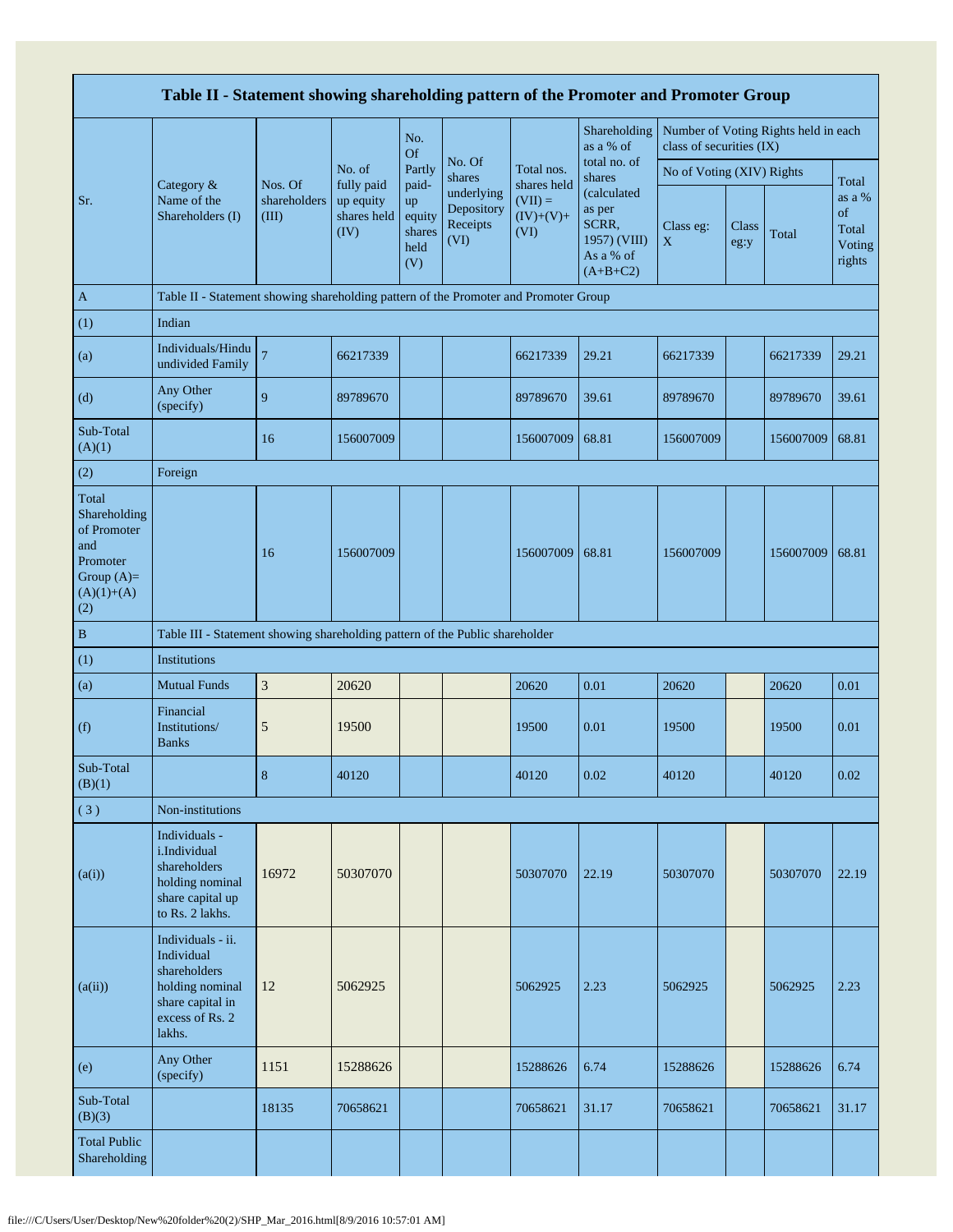| $(B)=(B)(1)+$<br>$(B)(2)+(B)$<br>(3) | 18143                                                                                         | 70698741  |  |  | 70698741  | 131.19 | 70698741  |  | 70698741  | 31.19 |  |
|--------------------------------------|-----------------------------------------------------------------------------------------------|-----------|--|--|-----------|--------|-----------|--|-----------|-------|--|
| <sub>C</sub>                         | Table IV - Statement showing shareholding pattern of the Non Promoter- Non Public shareholder |           |  |  |           |        |           |  |           |       |  |
| Total (<br>$A+B+C2$ )                | 18159                                                                                         | 226705750 |  |  | 226705750 | 100    | 226705750 |  | 226705750 | 100   |  |
| Total<br>$(A+B+C)$                   | 18159                                                                                         | 226705750 |  |  | 226705750 |        | 226705750 |  | 226705750 | 100   |  |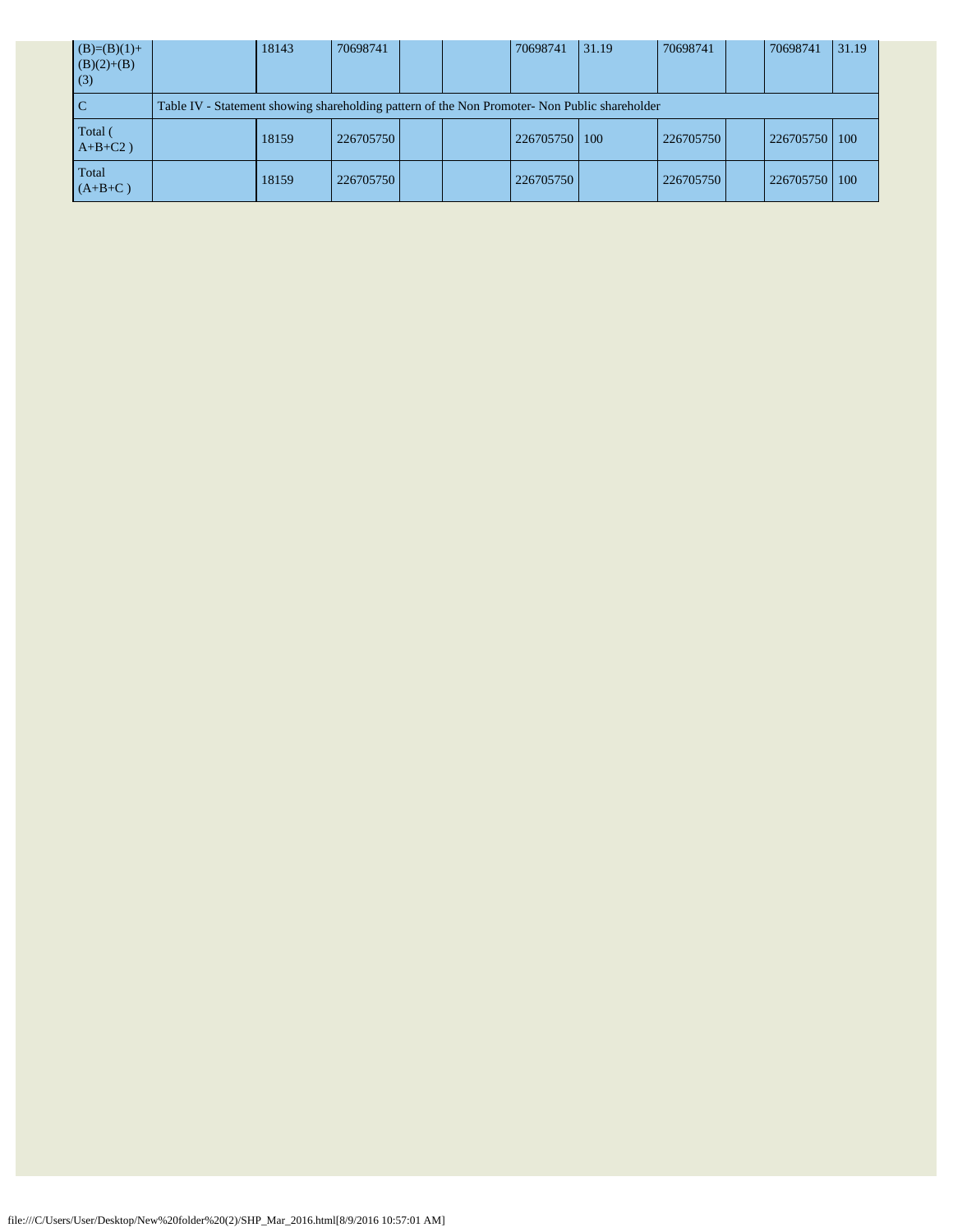| Table II - Statement showing shareholding pattern of the Promoter and Promoter Group    |                                                                                         |                                                                                      |                                                              |                                                                                               |                                        |                                                         |                                                                               |                                                       |                                       |  |  |  |
|-----------------------------------------------------------------------------------------|-----------------------------------------------------------------------------------------|--------------------------------------------------------------------------------------|--------------------------------------------------------------|-----------------------------------------------------------------------------------------------|----------------------------------------|---------------------------------------------------------|-------------------------------------------------------------------------------|-------------------------------------------------------|---------------------------------------|--|--|--|
| Sr.                                                                                     | No. Of<br><b>Shares</b><br>Underlying<br>Outstanding<br>convertible<br>securities $(X)$ | No. Of                                                                               | No. Of Shares<br>Underlying<br>Outstanding                   | Shareholding, as a %<br>assuming full conversion of<br>convertible securities (as a           | Number of<br>Locked in<br>shares (XII) |                                                         | Number of<br><b>Shares</b><br>pledged or<br>otherwise<br>encumbered<br>(XIII) |                                                       | Number of<br>equity shares<br>held in |  |  |  |
|                                                                                         |                                                                                         | <b>Warrants</b><br>$(X_i)$                                                           | convertible<br>securities and No.<br>Of Warrants (Xi)<br>(a) | percentage of diluted share<br>capital) $(XI)=(VII)+(X)$ As a<br>% of $(A+B+C2)$              | No.<br>(a)                             | As a<br>$%$ of<br>total<br><b>Shares</b><br>held<br>(b) | No.<br>(a)                                                                    | As a<br>% of<br>total<br><b>Shares</b><br>held<br>(b) | dematerialized<br>form (XIV)          |  |  |  |
| $\mathbf{A}$                                                                            |                                                                                         | Table II - Statement showing shareholding pattern of the Promoter and Promoter Group |                                                              |                                                                                               |                                        |                                                         |                                                                               |                                                       |                                       |  |  |  |
| (1)                                                                                     | Indian                                                                                  |                                                                                      |                                                              |                                                                                               |                                        |                                                         |                                                                               |                                                       |                                       |  |  |  |
| (a)                                                                                     |                                                                                         |                                                                                      |                                                              | 29.21                                                                                         |                                        |                                                         |                                                                               |                                                       | 61246070                              |  |  |  |
| (d)                                                                                     |                                                                                         |                                                                                      |                                                              | 39.61                                                                                         |                                        |                                                         |                                                                               |                                                       | 89789670                              |  |  |  |
| Sub-Total (A)<br>(1)                                                                    |                                                                                         |                                                                                      |                                                              | 68.81                                                                                         |                                        |                                                         |                                                                               |                                                       | 151035740                             |  |  |  |
| (2)                                                                                     | Foreign                                                                                 |                                                                                      |                                                              |                                                                                               |                                        |                                                         |                                                                               |                                                       |                                       |  |  |  |
| Total<br>Shareholding<br>of Promoter<br>and Promoter<br>Group $(A)=(A)$<br>$(1)+(A)(2)$ |                                                                                         |                                                                                      |                                                              | 68.81                                                                                         |                                        |                                                         |                                                                               |                                                       | 151035740                             |  |  |  |
| $\, {\bf B}$                                                                            |                                                                                         |                                                                                      |                                                              | Table III - Statement showing shareholding pattern of the Public shareholder                  |                                        |                                                         |                                                                               |                                                       |                                       |  |  |  |
| (1)                                                                                     | Institutions                                                                            |                                                                                      |                                                              |                                                                                               |                                        |                                                         |                                                                               |                                                       |                                       |  |  |  |
| (a)                                                                                     |                                                                                         |                                                                                      |                                                              | 0.01                                                                                          |                                        |                                                         |                                                                               |                                                       | 8870                                  |  |  |  |
| (f)                                                                                     |                                                                                         |                                                                                      |                                                              | 0.01                                                                                          |                                        |                                                         |                                                                               |                                                       | 9250                                  |  |  |  |
| Sub-Total (B)<br>(1)                                                                    |                                                                                         |                                                                                      |                                                              | 0.02                                                                                          |                                        |                                                         |                                                                               |                                                       | 18120                                 |  |  |  |
| (3)                                                                                     | Non-institutions                                                                        |                                                                                      |                                                              |                                                                                               |                                        |                                                         |                                                                               |                                                       |                                       |  |  |  |
| (a(i))                                                                                  |                                                                                         |                                                                                      |                                                              | 22.19                                                                                         |                                        |                                                         |                                                                               |                                                       | 43738350                              |  |  |  |
| (a(ii))                                                                                 |                                                                                         |                                                                                      |                                                              | 2.23                                                                                          |                                        |                                                         |                                                                               |                                                       | 5062925                               |  |  |  |
| (e)                                                                                     |                                                                                         |                                                                                      |                                                              | 6.74                                                                                          |                                        |                                                         |                                                                               |                                                       | 14666636                              |  |  |  |
| Sub-Total (B)<br>(3)                                                                    |                                                                                         |                                                                                      |                                                              | 31.17                                                                                         |                                        |                                                         |                                                                               |                                                       | 63467911                              |  |  |  |
| <b>Total Public</b><br>Shareholding<br>$(B)=(B)(1)+$<br>$(B)(2)+(B)(3)$                 |                                                                                         |                                                                                      |                                                              | 31.19                                                                                         |                                        |                                                         |                                                                               |                                                       | 63486031                              |  |  |  |
| ${\bf C}$                                                                               |                                                                                         |                                                                                      |                                                              | Table IV - Statement showing shareholding pattern of the Non Promoter- Non Public shareholder |                                        |                                                         |                                                                               |                                                       |                                       |  |  |  |
| Total (<br>$A+B+C2$ )                                                                   |                                                                                         |                                                                                      |                                                              | 100                                                                                           |                                        |                                                         |                                                                               |                                                       | 214521771                             |  |  |  |
| Total (A+B+C                                                                            |                                                                                         |                                                                                      |                                                              |                                                                                               |                                        |                                                         |                                                                               |                                                       | 214521771                             |  |  |  |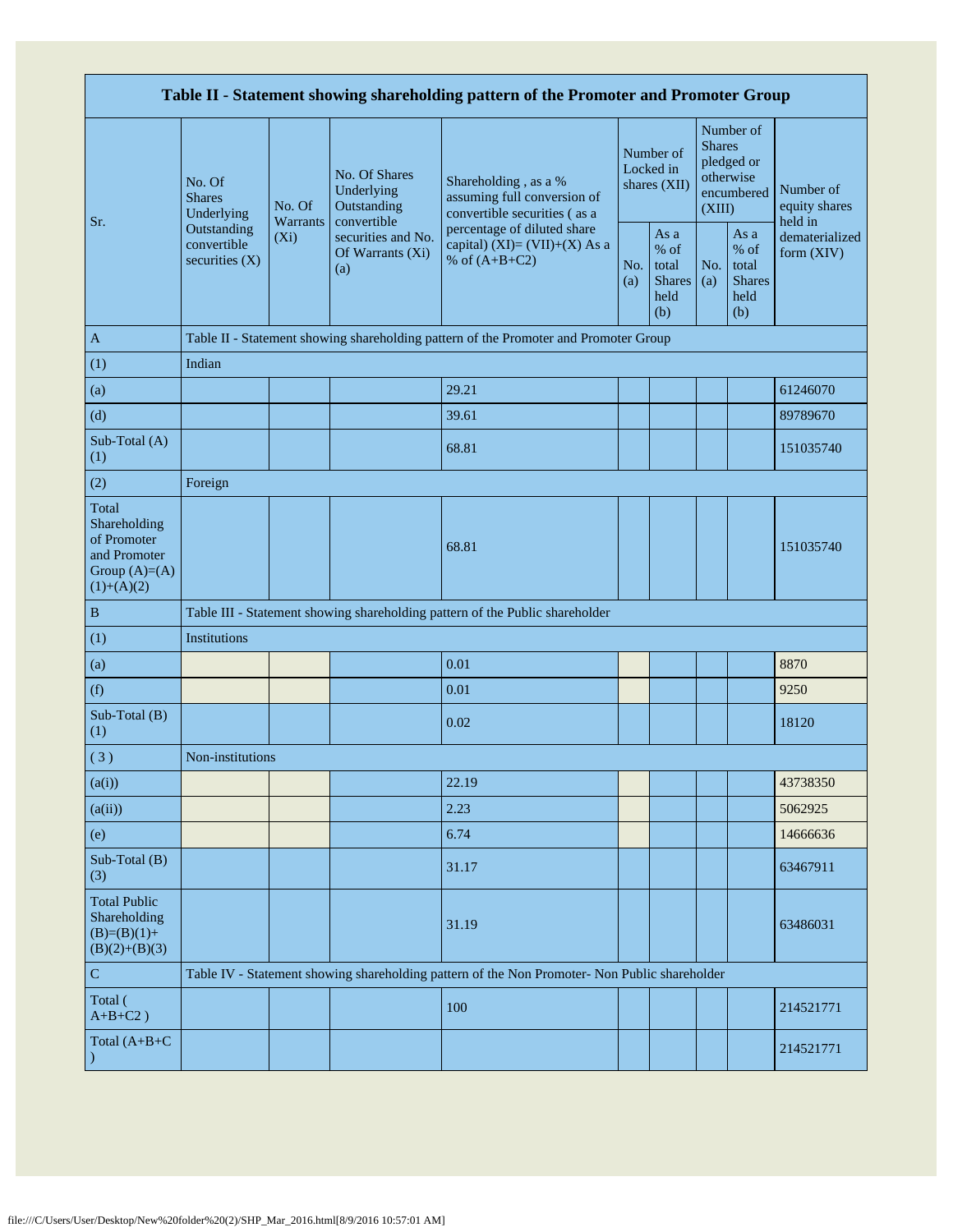|                                                                                                                                                                                                    | <b>Individuals/Hindu undivided Family</b> |                                                               |                |                            |               |                         |                                    |  |  |  |  |  |  |
|----------------------------------------------------------------------------------------------------------------------------------------------------------------------------------------------------|-------------------------------------------|---------------------------------------------------------------|----------------|----------------------------|---------------|-------------------------|------------------------------------|--|--|--|--|--|--|
| Searial No.                                                                                                                                                                                        | $\mathbf{1}$                              | $\sqrt{2}$                                                    | $\mathfrak{Z}$ | $\overline{4}$             | $\mathfrak s$ | 6                       | $\overline{7}$                     |  |  |  |  |  |  |
| Name of the<br>Shareholders (I)                                                                                                                                                                    | Umeshkumar<br><b>Nandlal More</b>         | Niraj Kumar<br>More                                           | Premlata More  | Aman<br>Nirajkumar<br>More | Pallavi More  | Niraj Kumar<br>More Huf | Rameshkumar<br>Radhakishan<br>More |  |  |  |  |  |  |
| PAN(II)                                                                                                                                                                                            | AACPM6443R                                | AADPM7225Q                                                    | AANPM5792L     | CNYPM7177D                 | AEDPM0567P    | AAAHN2180A              | AADPM7235N                         |  |  |  |  |  |  |
| No. of fully paid<br>up equity shares<br>held (IV)                                                                                                                                                 | 22805999                                  | 22687726                                                      | 12724455       | 4654500                    | 3149409       | 173650                  | 21600                              |  |  |  |  |  |  |
| No. Of Partly<br>paid-up equity<br>shares held (V)                                                                                                                                                 |                                           |                                                               |                |                            |               |                         |                                    |  |  |  |  |  |  |
| No. Of shares<br>underlying<br>Depository<br>Receipts (VI)                                                                                                                                         |                                           |                                                               |                |                            |               |                         |                                    |  |  |  |  |  |  |
| Total nos. shares<br>$\text{held (VII)} =$<br>$(IV)+(V)+(VI)$                                                                                                                                      | 22805999                                  | 22687726                                                      | 12724455       | 4654500                    | 3149409       | 173650                  | 21600                              |  |  |  |  |  |  |
| Shareholding as a<br>% of total no. of<br>shares (calculated<br>as per SCRR,<br>1957) (VIII) As a<br>% of $(A+B+C2)$                                                                               | 10.06                                     | 10.01                                                         | 5.61           | 2.05                       | 1.39          | 0.08                    | 0.01                               |  |  |  |  |  |  |
|                                                                                                                                                                                                    |                                           | Number of Voting Rights held in each class of securities (IX) |                |                            |               |                         |                                    |  |  |  |  |  |  |
| Class eg:X                                                                                                                                                                                         | 22805999                                  | 22687726                                                      | 12724455       | 4654500                    | 3149409       | 173650                  | 21600                              |  |  |  |  |  |  |
| Class eg:y                                                                                                                                                                                         |                                           |                                                               |                |                            |               |                         |                                    |  |  |  |  |  |  |
| Total                                                                                                                                                                                              | 22805999                                  | 22687726                                                      | 12724455       | 4654500                    | 3149409       | 173650                  | 21600                              |  |  |  |  |  |  |
| Total as a % of<br><b>Total Voting</b><br>rights                                                                                                                                                   | 10.06                                     | 10.01                                                         | 5.61           | 2.05                       | 1.39          | 0.08                    | 0.01                               |  |  |  |  |  |  |
| No. Of Shares<br>Underlying<br>Outstanding<br>convertible<br>securities $(X)$                                                                                                                      |                                           |                                                               |                |                            |               |                         |                                    |  |  |  |  |  |  |
| No. Of Warrants<br>$(X_i)$                                                                                                                                                                         |                                           |                                                               |                |                            |               |                         |                                    |  |  |  |  |  |  |
| No. Of Shares<br>Underlying<br>Outstanding<br>convertible<br>securities and<br>No. Of Warrants<br>$(Xi)$ (a)                                                                                       |                                           |                                                               |                |                            |               |                         |                                    |  |  |  |  |  |  |
| Shareholding, as<br>a % assuming<br>full conversion of<br>convertible<br>securities (as a<br>percentage of<br>diluted share<br>capital) (XI)=<br>$(VII)+(Xi)(a) As$<br>$\rm{a}$ % of<br>$(A+B+C2)$ | 10.06                                     | 10.01                                                         | 5.61           | 2.05                       | 1.39          | 0.08                    | 0.01                               |  |  |  |  |  |  |

H.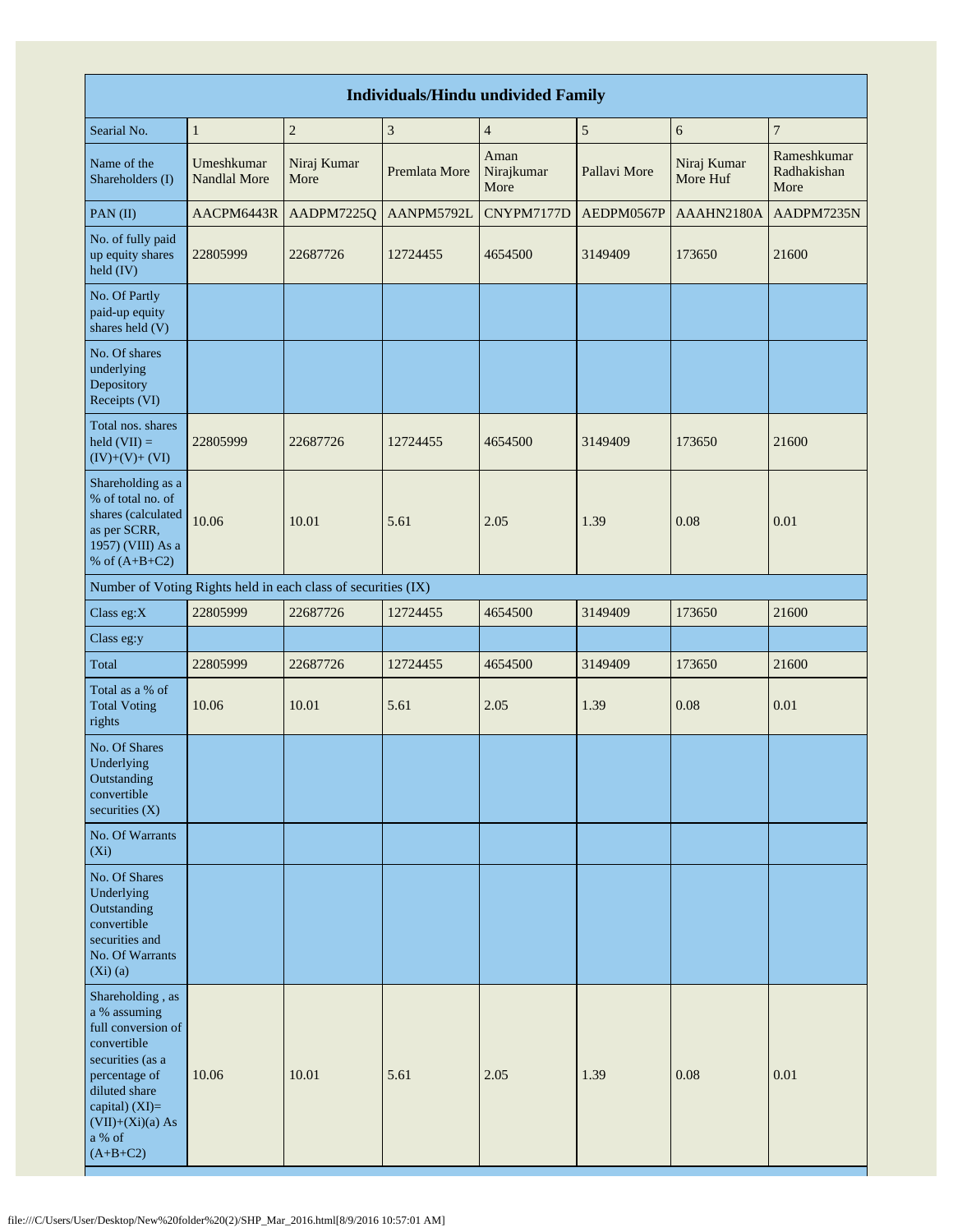| Number of Locked in shares (XII)                                     |          |          |          |         |         |        |       |  |  |  |  |
|----------------------------------------------------------------------|----------|----------|----------|---------|---------|--------|-------|--|--|--|--|
| No. $(a)$                                                            |          |          |          |         |         |        |       |  |  |  |  |
| As a % of total<br>Shares held (b)                                   |          |          |          |         |         |        |       |  |  |  |  |
| Number of Shares pledged or otherwise encumbered (XIII)              |          |          |          |         |         |        |       |  |  |  |  |
| No. $(a)$                                                            |          |          |          |         |         |        |       |  |  |  |  |
| As a % of total<br>Shares held (b)                                   |          |          |          |         |         |        |       |  |  |  |  |
| Number of equity<br>shares held in<br>dematerialized<br>form $(XIV)$ | 21486409 | 20669716 | 12295765 | 4654500 | 1951930 | 173650 | 14100 |  |  |  |  |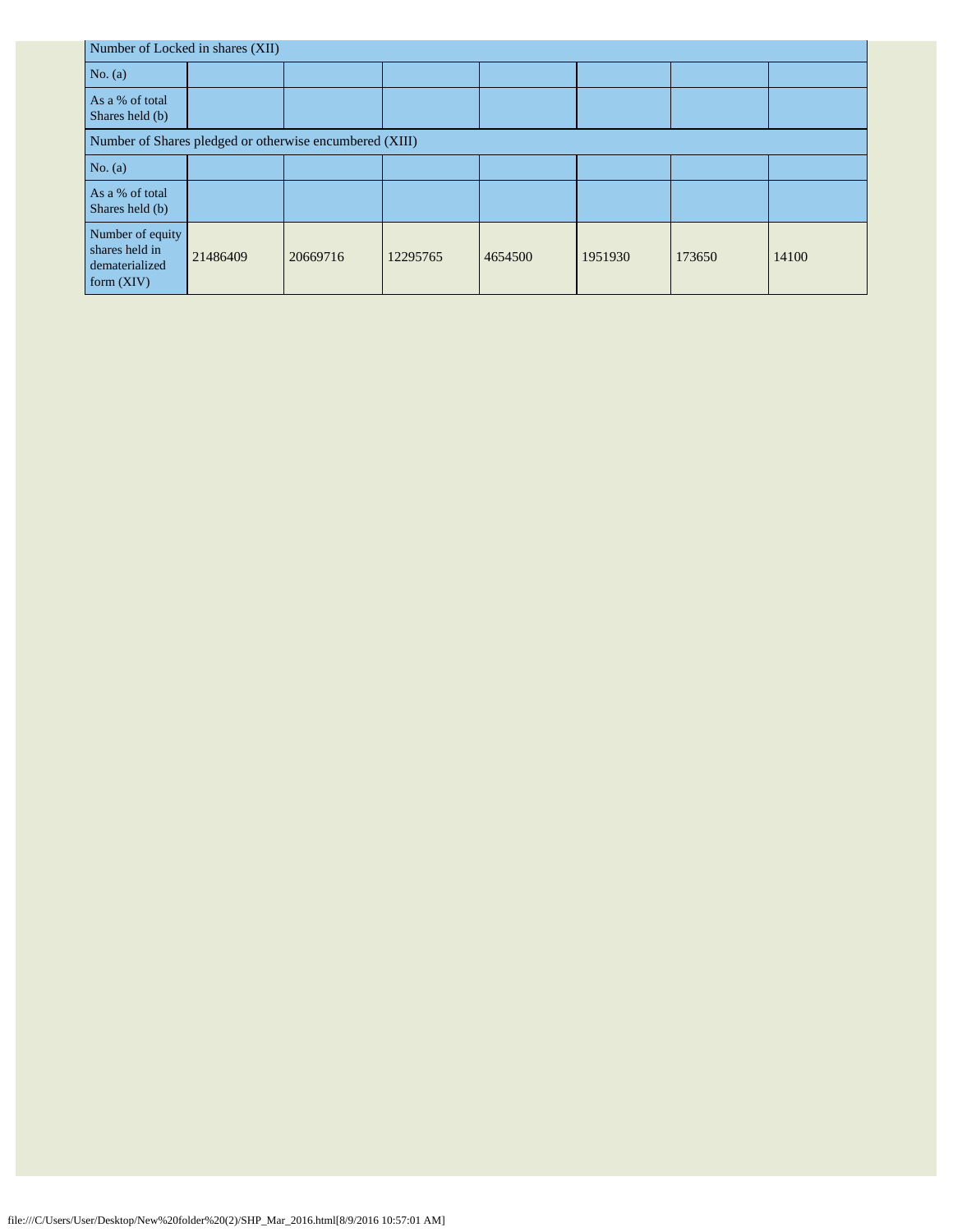|                                                                                                                                                                                          | <b>Individuals/Hindu undivided Family</b>                     |  |  |  |  |  |  |  |  |  |
|------------------------------------------------------------------------------------------------------------------------------------------------------------------------------------------|---------------------------------------------------------------|--|--|--|--|--|--|--|--|--|
| Searial No.                                                                                                                                                                              |                                                               |  |  |  |  |  |  |  |  |  |
| Name of the<br>Shareholders (I)                                                                                                                                                          | Click here to go back                                         |  |  |  |  |  |  |  |  |  |
| PAN(II)                                                                                                                                                                                  | Total                                                         |  |  |  |  |  |  |  |  |  |
| No. of fully paid<br>up equity shares<br>$\text{held (IV)}$                                                                                                                              | 66217339                                                      |  |  |  |  |  |  |  |  |  |
| No. Of Partly paid-<br>up equity shares<br>$\text{held}$ (V)                                                                                                                             |                                                               |  |  |  |  |  |  |  |  |  |
| No. Of shares<br>underlying<br>Depository<br>Receipts (VI)                                                                                                                               |                                                               |  |  |  |  |  |  |  |  |  |
| Total nos. shares<br>held $(VII) = (IV) +$<br>$(V)+(VI)$                                                                                                                                 | 66217339                                                      |  |  |  |  |  |  |  |  |  |
| Shareholding as a<br>% of total no. of<br>shares (calculated<br>as per SCRR,<br>1957) (VIII) As a<br>% of $(A+B+C2)$                                                                     | 29.21                                                         |  |  |  |  |  |  |  |  |  |
|                                                                                                                                                                                          | Number of Voting Rights held in each class of securities (IX) |  |  |  |  |  |  |  |  |  |
| Class eg:X                                                                                                                                                                               | 66217339                                                      |  |  |  |  |  |  |  |  |  |
| Class eg:y                                                                                                                                                                               |                                                               |  |  |  |  |  |  |  |  |  |
| Total                                                                                                                                                                                    | 66217339                                                      |  |  |  |  |  |  |  |  |  |
| Total as a % of<br><b>Total Voting rights</b>                                                                                                                                            | 29.21                                                         |  |  |  |  |  |  |  |  |  |
| No. Of Shares<br>Underlying<br>Outstanding<br>convertible<br>securities (X)                                                                                                              |                                                               |  |  |  |  |  |  |  |  |  |
| No. Of Warrants<br>$(X_i)$                                                                                                                                                               |                                                               |  |  |  |  |  |  |  |  |  |
| No. Of Shares<br>Underlying<br>Outstanding<br>convertible<br>securities and No.<br>Of Warrants (Xi)<br>(a)                                                                               |                                                               |  |  |  |  |  |  |  |  |  |
| Shareholding, as a<br>% assuming full<br>conversion of<br>convertible<br>securities (as a<br>percentage of<br>diluted share<br>capital) (XI)=<br>$(VII)+(Xi)(a)$ As a<br>% of $(A+B+C2)$ | 29.21                                                         |  |  |  |  |  |  |  |  |  |
| Number of Locked in shares (XII)                                                                                                                                                         |                                                               |  |  |  |  |  |  |  |  |  |
| No. $(a)$                                                                                                                                                                                |                                                               |  |  |  |  |  |  |  |  |  |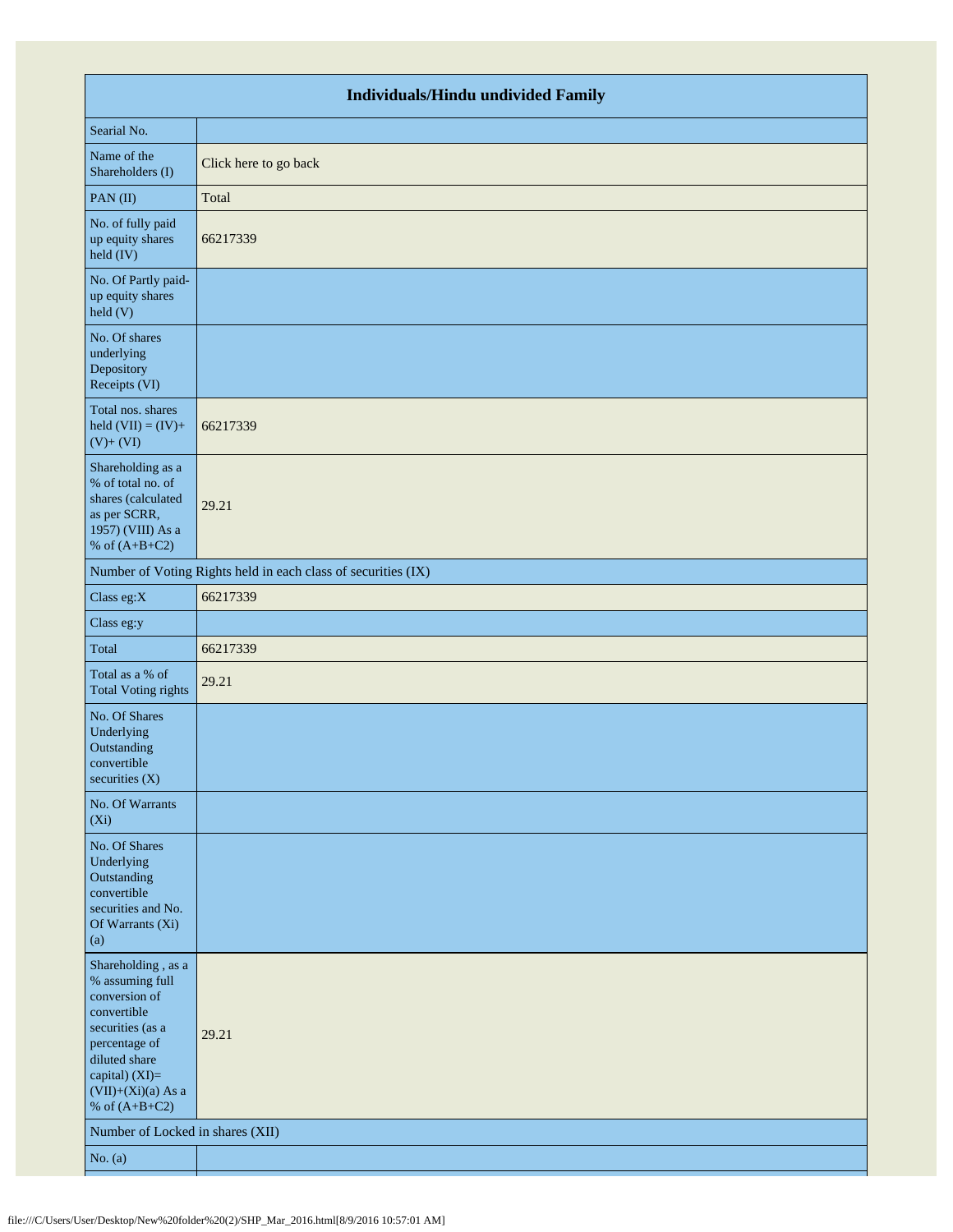| As a % of total<br>Shares held (b)                                   |                                                         |
|----------------------------------------------------------------------|---------------------------------------------------------|
|                                                                      | Number of Shares pledged or otherwise encumbered (XIII) |
| No. $(a)$                                                            |                                                         |
| As a % of total<br>Shares held (b)                                   |                                                         |
| Number of equity<br>shares held in<br>dematerialized<br>form $(XIV)$ | 61246070                                                |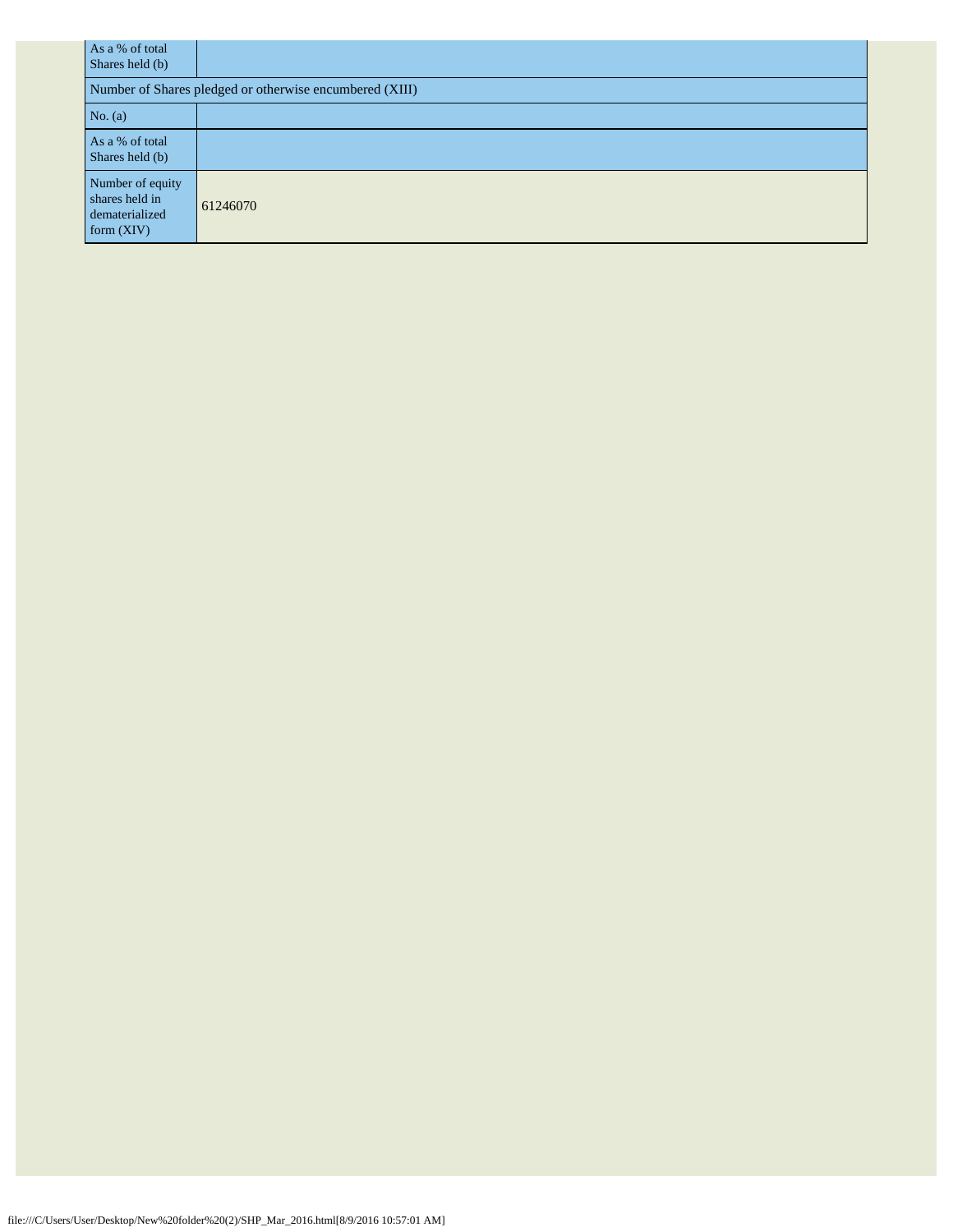|                                                                                                                      | <b>Any Other (specify)</b>                      |                            |                               |                            |                                       |                                                |                             |  |  |  |  |  |  |
|----------------------------------------------------------------------------------------------------------------------|-------------------------------------------------|----------------------------|-------------------------------|----------------------------|---------------------------------------|------------------------------------------------|-----------------------------|--|--|--|--|--|--|
| Searial No.                                                                                                          | $\mathbf{1}$                                    | $\overline{c}$             | 3                             | $\overline{4}$             | 5                                     | 6                                              | $\overline{7}$              |  |  |  |  |  |  |
| Category                                                                                                             | <b>Bodies</b><br>Corporate                      | <b>Bodies</b><br>Corporate | <b>Bodies</b><br>Corporate    | Other                      | <b>Bodies</b><br>Corporate            | Other                                          | Person Acting<br>in Concert |  |  |  |  |  |  |
| Name of the<br>Shareholders (I)                                                                                      | Poona Bottling<br>Company<br>Private<br>Limited | Ridhi Sidhi Ltd            | Growel<br>Projects<br>Limited | Radhakishan<br>Nandlal Llp | Waluj<br><b>Beverages</b><br>Pvt.Ltd. | <b>Bubna More</b><br><b>And Company</b><br>Llp | Shivani<br>Rajgarhia        |  |  |  |  |  |  |
| PAN(II)                                                                                                              | AABCP0317K                                      | AAACR3412N                 | AACCG2638M                    | AASFR8892B                 | AAACW2240B                            | AAPFB4397Q                                     | AADPR1328M                  |  |  |  |  |  |  |
| No. of the<br>Shareholders (I)                                                                                       | $\mathbf{1}$                                    | 1                          | 1                             | 1                          | 1                                     | $\mathbf{1}$                                   | $\mathbf{1}$                |  |  |  |  |  |  |
| No. of fully paid<br>up equity shares<br>held (IV)                                                                   | 42175000                                        | 32359000                   | 12558000                      | 694370                     | 621430                                | 101250                                         | 695000                      |  |  |  |  |  |  |
| No. Of Partly paid-<br>up equity shares<br>$\text{held}$ (V)                                                         |                                                 |                            |                               |                            |                                       |                                                |                             |  |  |  |  |  |  |
| No. Of shares<br>underlying<br>Depository<br>Receipts (VI)                                                           |                                                 |                            |                               |                            |                                       |                                                |                             |  |  |  |  |  |  |
| Total nos. shares<br>held $(VII) = (IV) +$<br>$(V)+(VI)$                                                             | 42175000                                        | 32359000                   | 12558000                      | 694370                     | 621430                                | 101250                                         | 695000                      |  |  |  |  |  |  |
| Shareholding as a<br>% of total no. of<br>shares (calculated<br>as per SCRR,<br>1957) (VIII) As a<br>% of $(A+B+C2)$ | 18.6                                            | 14.27                      | 5.54                          | 0.31                       | 0.27                                  | 0.04                                           | 0.31                        |  |  |  |  |  |  |
| Number of Voting Rights held in each class of securities (IX)                                                        |                                                 |                            |                               |                            |                                       |                                                |                             |  |  |  |  |  |  |
| Class eg: X                                                                                                          | 42175000                                        | 32359000                   | 12558000                      | 694370                     | 621430                                | 101250                                         | 695000                      |  |  |  |  |  |  |
| Class eg:y                                                                                                           |                                                 |                            |                               |                            |                                       |                                                |                             |  |  |  |  |  |  |
| Total                                                                                                                | 42175000                                        | 32359000                   | 12558000                      | 694370                     | 621430                                | 101250                                         | 695000                      |  |  |  |  |  |  |
| Total as a % of<br><b>Total Voting rights</b>                                                                        | 18.6                                            | 14.27                      | 5.54                          | 0.31                       | 0.27                                  | 0.04                                           | 0.31                        |  |  |  |  |  |  |
| No. Of Shares<br>Underlying<br>Outstanding<br>convertible<br>securities (X)                                          |                                                 |                            |                               |                            |                                       |                                                |                             |  |  |  |  |  |  |
| No. Of Warrants<br>(Xi)                                                                                              |                                                 |                            |                               |                            |                                       |                                                |                             |  |  |  |  |  |  |
| No. Of Shares<br>Underlying<br>Outstanding<br>convertible<br>securities and No.<br>Of Warrants (Xi)<br>(a)           |                                                 |                            |                               |                            |                                       |                                                |                             |  |  |  |  |  |  |
| Shareholding, as a<br>% assuming full<br>conversion of<br>convertible<br>securities (as a<br>percentage of           | 18.6                                            | 14.27                      | 5.54                          | 0.31                       | 0.27                                  | 0.04                                           | 0.31                        |  |  |  |  |  |  |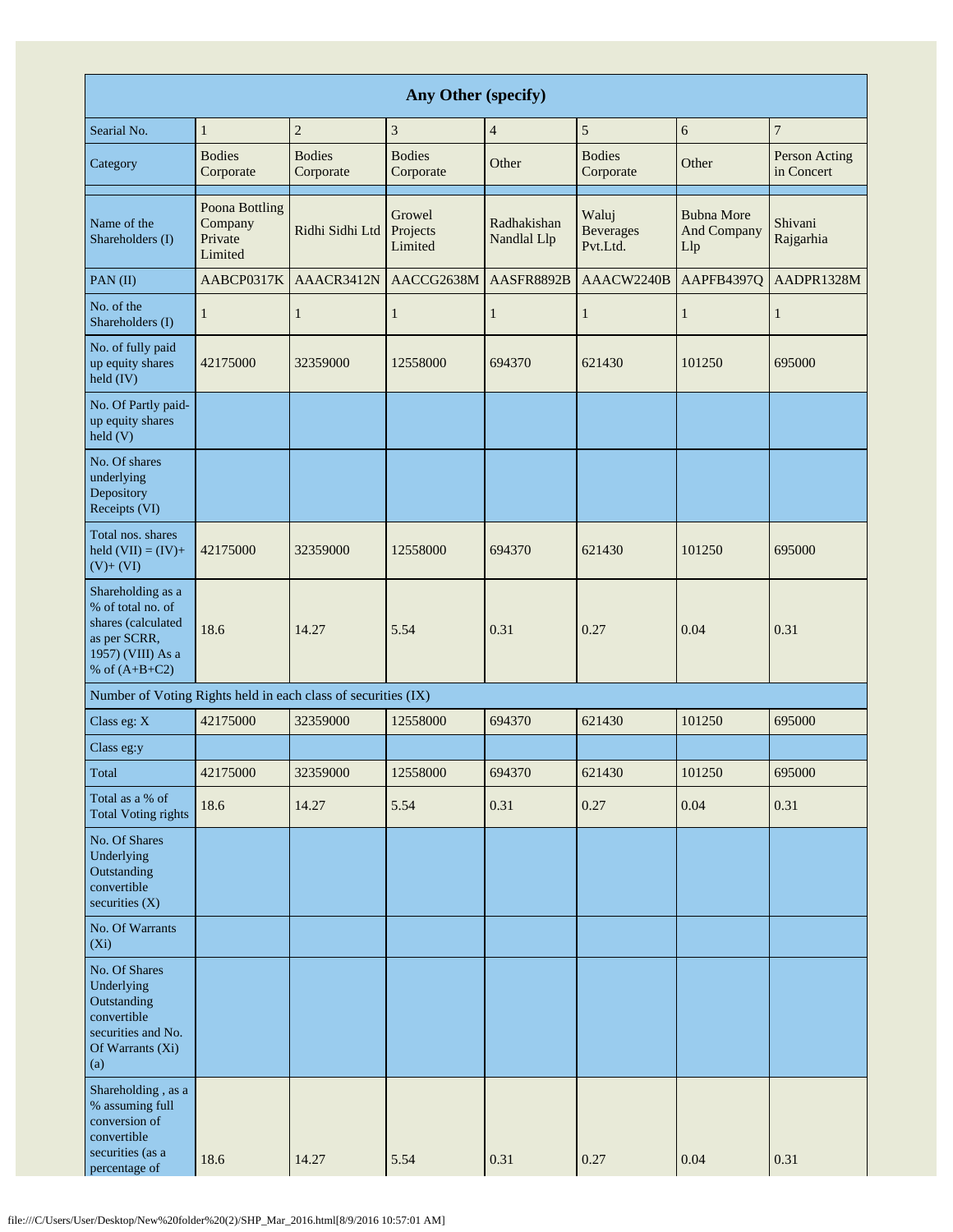| diluted share<br>capital) $(XI)=$<br>$(VII)+(X)$ As a %<br>of $(A+B+C2)$ |          |          |          |        |        |        |        |
|--------------------------------------------------------------------------|----------|----------|----------|--------|--------|--------|--------|
| Number of Locked in shares (XII)                                         |          |          |          |        |        |        |        |
| No. $(a)$                                                                |          |          |          |        |        |        |        |
| As a % of total<br>Shares held (b)                                       |          |          |          |        |        |        |        |
| Number of Shares pledged or otherwise encumbered (XIII)                  |          |          |          |        |        |        |        |
| No. $(a)$                                                                |          |          |          |        |        |        |        |
| As a % of total<br>Shares held (b)                                       |          |          |          |        |        |        |        |
| Number of equity<br>shares held in<br>dematerialized<br>form $(XIV)$     | 42175000 | 32359000 | 12558000 | 694370 | 621430 | 101250 | 695000 |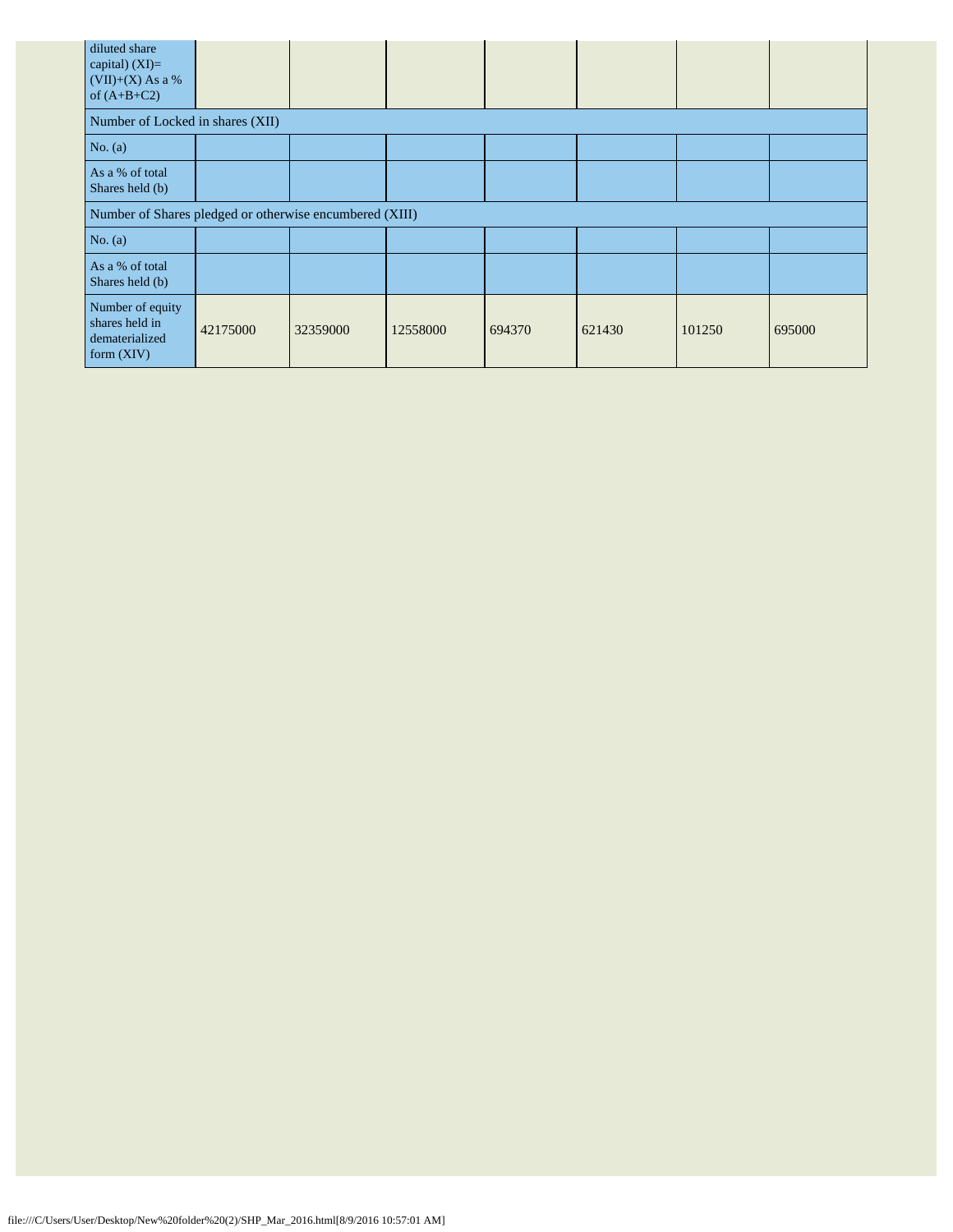| Any Other (specify)                                                                                                                                                 |                                                               |                                  |                       |  |  |  |
|---------------------------------------------------------------------------------------------------------------------------------------------------------------------|---------------------------------------------------------------|----------------------------------|-----------------------|--|--|--|
| Searial No.                                                                                                                                                         | $8\,$                                                         | $\boldsymbol{9}$                 |                       |  |  |  |
| Category                                                                                                                                                            | Person Acting in Concert                                      | Director or Director's Relatives | Click here to go back |  |  |  |
| Name of the<br>Shareholders (I)                                                                                                                                     | Manisha Dujodwala                                             | Vinod R Haritwal                 |                       |  |  |  |
| PAN(II)                                                                                                                                                             | AABPD3368F                                                    | AAAPH0577K                       | Total                 |  |  |  |
| No. of the<br>Shareholders (I)                                                                                                                                      | 1                                                             | $\mathbf{1}$                     | 9                     |  |  |  |
| No. of fully paid<br>up equity shares<br>held (IV)                                                                                                                  | 582500                                                        | 3120                             | 89789670              |  |  |  |
| No. Of Partly paid-<br>up equity shares<br>$\text{held}$ (V)                                                                                                        |                                                               |                                  |                       |  |  |  |
| No. Of shares<br>underlying<br>Depository<br>Receipts (VI)                                                                                                          |                                                               |                                  |                       |  |  |  |
| Total nos. shares<br>held $(VII) = (IV) +$<br>$(V)+(VI)$                                                                                                            | 582500                                                        | 3120                             | 89789670              |  |  |  |
| Shareholding as a<br>% of total no. of<br>shares (calculated<br>as per SCRR,<br>1957) (VIII) As a<br>% of $(A+B+C2)$                                                | 0.26                                                          | $\boldsymbol{0}$                 | 39.61                 |  |  |  |
|                                                                                                                                                                     | Number of Voting Rights held in each class of securities (IX) |                                  |                       |  |  |  |
| Class eg: X                                                                                                                                                         | 582500                                                        | 3120                             | 89789670              |  |  |  |
| Class eg:y                                                                                                                                                          |                                                               |                                  |                       |  |  |  |
| Total                                                                                                                                                               | 582500                                                        | 3120                             | 89789670              |  |  |  |
| Total as a % of<br>Total Voting rights                                                                                                                              | 0.26                                                          | $\boldsymbol{0}$                 | 39.61                 |  |  |  |
| No. Of Shares<br>Underlying<br>Outstanding<br>convertible<br>securities $(X)$                                                                                       |                                                               |                                  |                       |  |  |  |
| No. Of Warrants<br>$(X_i)$                                                                                                                                          |                                                               |                                  |                       |  |  |  |
| No. Of Shares<br>Underlying<br>Outstanding<br>convertible<br>securities and No.<br>Of Warrants (Xi)<br>(a)                                                          |                                                               |                                  |                       |  |  |  |
| Shareholding, as a<br>% assuming full<br>conversion of<br>convertible<br>securities (as a<br>percentage of<br>diluted share<br>capital) (XI)=<br>$(VII)+(X)$ As a % | 0.26                                                          | $\boldsymbol{0}$                 | 39.61                 |  |  |  |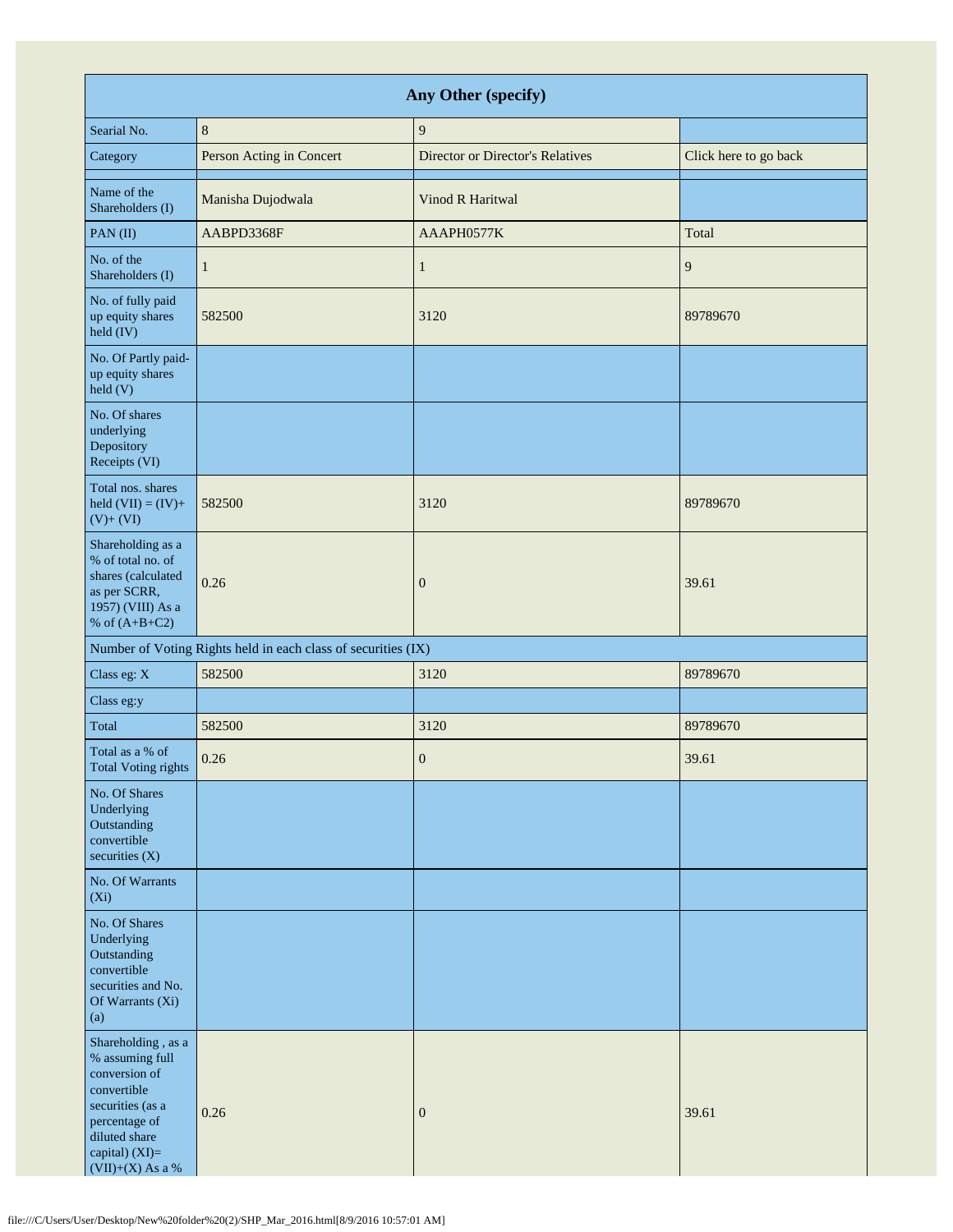| of $(A+B+C2)$                                                        |        |      |          |  |  |
|----------------------------------------------------------------------|--------|------|----------|--|--|
| Number of Locked in shares (XII)                                     |        |      |          |  |  |
| No. $(a)$                                                            |        |      |          |  |  |
| As a % of total<br>Shares held (b)                                   |        |      |          |  |  |
| Number of Shares pledged or otherwise encumbered (XIII)              |        |      |          |  |  |
| No. $(a)$                                                            |        |      |          |  |  |
| As a % of total<br>Shares held (b)                                   |        |      |          |  |  |
| Number of equity<br>shares held in<br>dematerialized<br>form $(XIV)$ | 582500 | 3120 | 89789670 |  |  |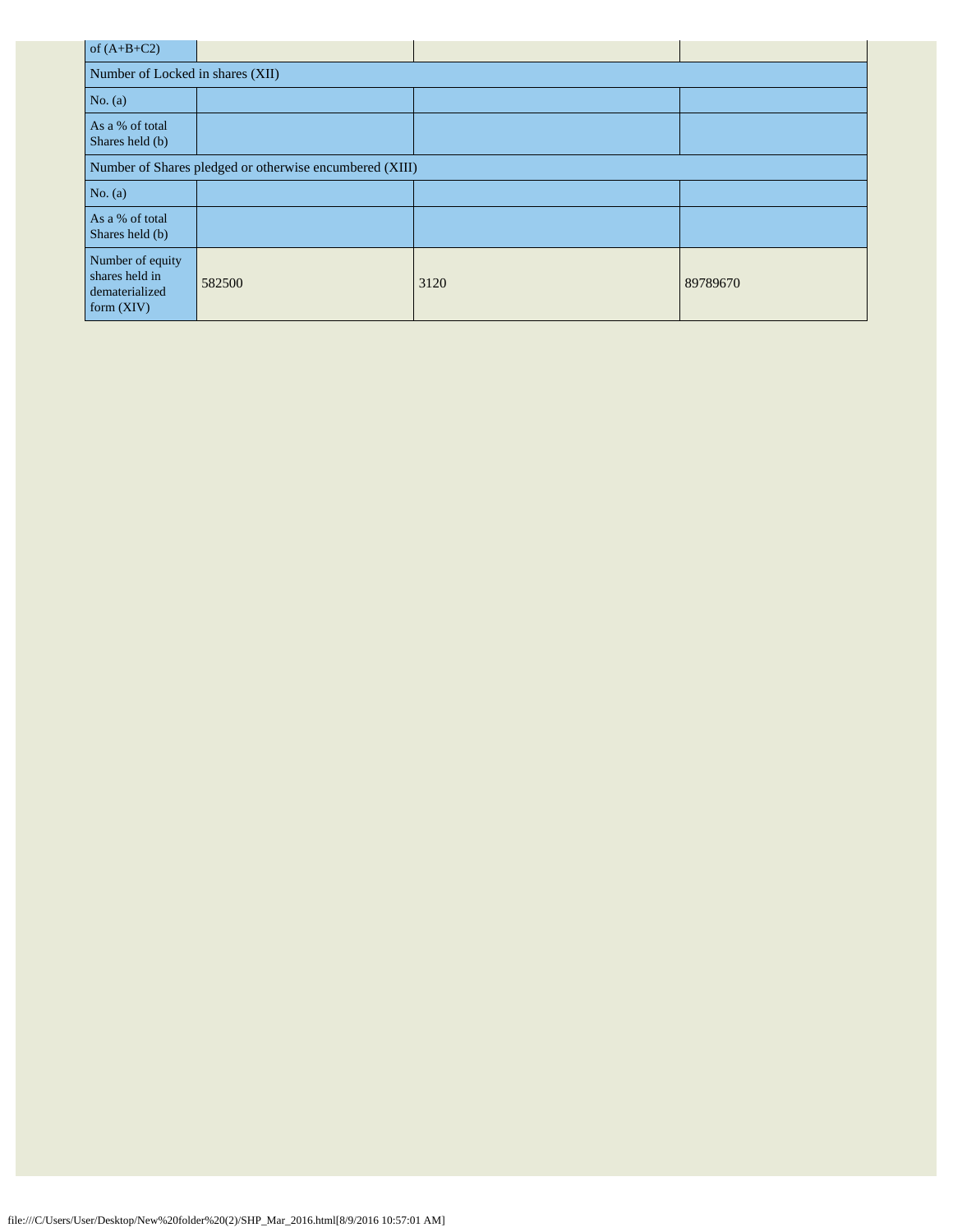| Any Other (specify)                                                                                                  |                |            |                                 |                                         |                                        |                     |                                             |
|----------------------------------------------------------------------------------------------------------------------|----------------|------------|---------------------------------|-----------------------------------------|----------------------------------------|---------------------|---------------------------------------------|
| Searial No.                                                                                                          | $\mathbf{1}$   | $\sqrt{2}$ | 3                               | $\overline{4}$                          | 5                                      | 6                   | $\boldsymbol{7}$                            |
| Category                                                                                                             | <b>Trusts</b>  | <b>HUF</b> | Overseas<br>corporate<br>bodies | Foreign<br>Individuals or<br><b>NRI</b> | Director or<br>Director's<br>Relatives | Clearing<br>Members | <b>Bodies Corporate</b>                     |
| Category / More<br>than 1 percentage                                                                                 | Category       | Category   | Category                        | Category                                | Category                               | Category            | More than 1 percentage<br>of shareholding   |
| Name of the<br>Shareholders (I)                                                                                      |                |            |                                 |                                         |                                        |                     | <b>Gannon Dunkerley And</b><br>Co., Limited |
| PAN(II)                                                                                                              |                |            |                                 |                                         |                                        |                     | AAACG1846P                                  |
| No. of the<br>Shareholders (I)                                                                                       | $\mathbf{1}$   | 539        | $\mathbf{1}$                    | 242                                     | $\overline{c}$                         | 112                 |                                             |
| No. of fully paid<br>up equity shares<br>held (IV)                                                                   | 10000          | 2349904    | 481250                          | 1557814                                 | 5420                                   | 955557              | 4200750                                     |
| No. Of Partly paid-<br>up equity shares<br>$\text{held}$ (V)                                                         |                |            |                                 |                                         |                                        |                     |                                             |
| No. Of shares<br>underlying<br>Depository<br>Receipts (VI)                                                           |                |            |                                 |                                         |                                        |                     |                                             |
| Total nos. shares<br>held $(VII) = (IV) +$<br>$(V)+(VI)$                                                             | 10000          | 2349904    | 481250                          | 1557814                                 | 5420                                   | 955557              | 4200750                                     |
| Shareholding as a<br>% of total no. of<br>shares (calculated<br>as per SCRR,<br>1957) (VIII) As a<br>% of $(A+B+C2)$ | $\overline{0}$ | 1.04       | 0.21                            | 0.69                                    | $\boldsymbol{0}$                       | 0.42                | 1.85                                        |
| Number of Voting Rights held in each class of securities (IX)                                                        |                |            |                                 |                                         |                                        |                     |                                             |
| Class eg: X                                                                                                          | 10000          | 2349904    | 481250                          | 1557814                                 | 5420                                   | 955557              | 4200750                                     |
| Class eg:y                                                                                                           |                |            |                                 |                                         |                                        |                     |                                             |
| Total                                                                                                                | 10000          | 2349904    | 481250                          | 1557814                                 | 5420                                   | 955557              | 4200750                                     |
| Total as a % of<br><b>Total Voting rights</b>                                                                        | $\mathbf{0}$   | 1.04       | 0.21                            | 0.69                                    | $\boldsymbol{0}$                       | 0.42                | 1.85                                        |
| No. Of Shares<br>Underlying<br>Outstanding<br>convertible<br>securities $(X)$                                        |                |            |                                 |                                         |                                        |                     |                                             |
| No. Of Warrants<br>$(X_i)$                                                                                           |                |            |                                 |                                         |                                        |                     |                                             |
| No. Of Shares<br>Underlying<br>Outstanding<br>convertible<br>securities and No.<br>Of Warrants (Xi)<br>(a)           |                |            |                                 |                                         |                                        |                     |                                             |
| Shareholding, as a<br>% assuming full<br>conversion of<br>convertible<br>securities (as a                            |                |            |                                 |                                         |                                        |                     |                                             |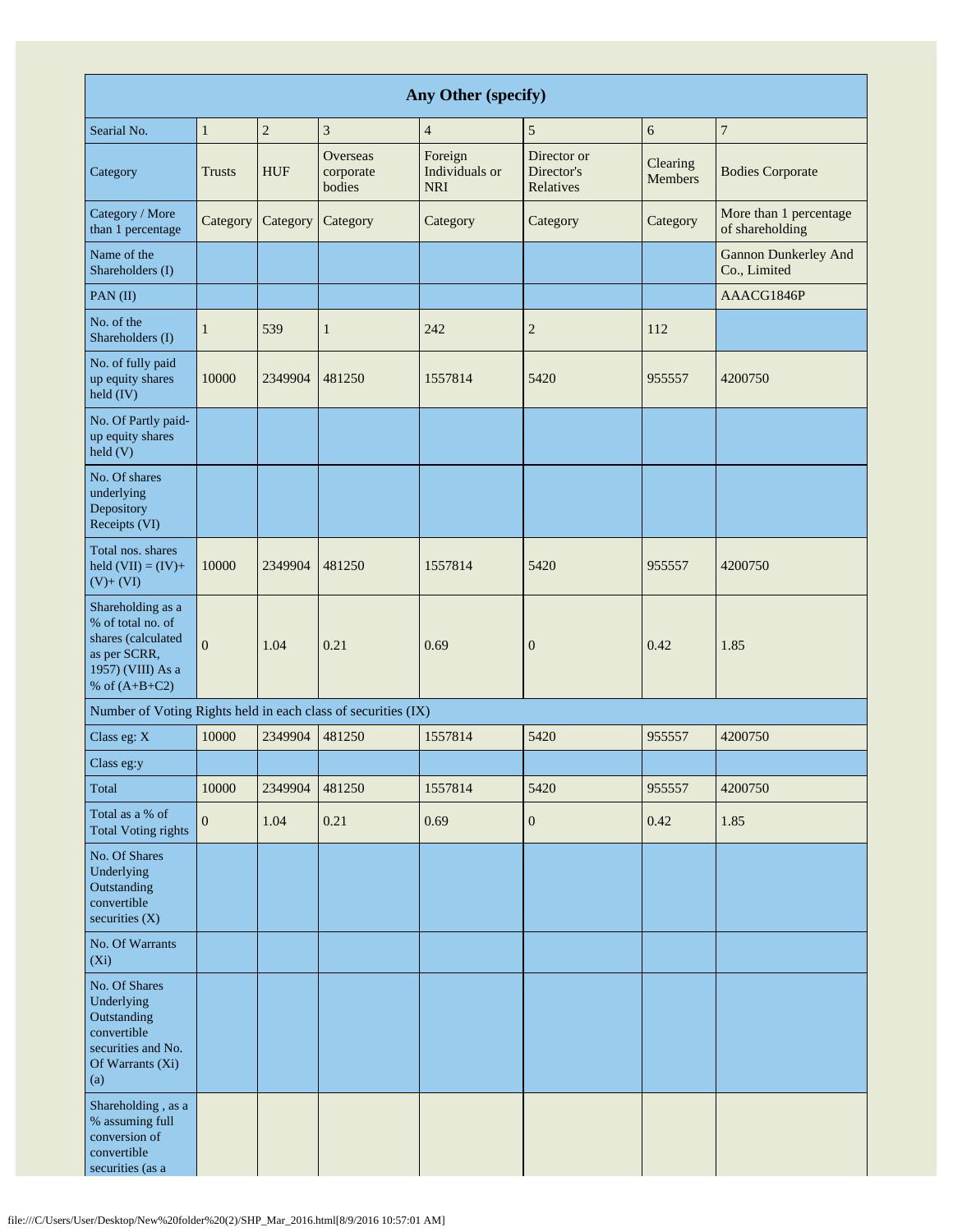| percentage of<br>diluted share<br>capital) $(XI)=$<br>$(VII)+(X)$ As a %<br>of $(A+B+C2)$ | $\overline{0}$                   | 1.04    | 0.21   | 0.69    | $\overline{0}$ | 0.42   | 1.85    |
|-------------------------------------------------------------------------------------------|----------------------------------|---------|--------|---------|----------------|--------|---------|
|                                                                                           | Number of Locked in shares (XII) |         |        |         |                |        |         |
| No. $(a)$                                                                                 |                                  |         |        |         |                |        |         |
| As a % of total<br>Shares held (b)                                                        |                                  |         |        |         |                |        |         |
| Number of equity<br>shares held in<br>dematerialized<br>form $(XIV)$                      | 10000                            | 2349904 | 481250 | 1557514 | 5420           | 955557 | 4200750 |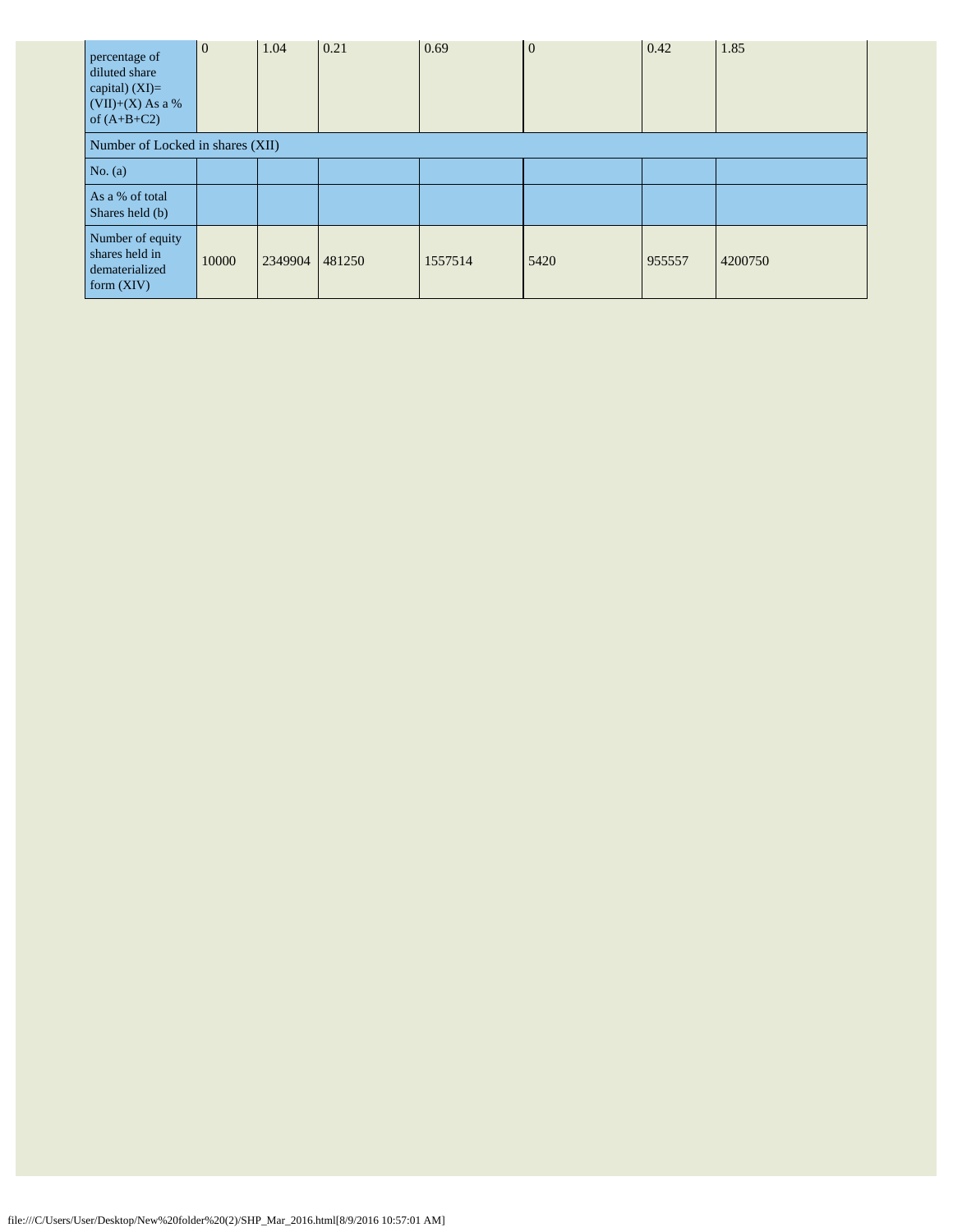| Any Other (specify)                                                                                                         |                                                               |                       |  |  |  |  |
|-----------------------------------------------------------------------------------------------------------------------------|---------------------------------------------------------------|-----------------------|--|--|--|--|
| Searial No.                                                                                                                 | $8\phantom{1}$                                                |                       |  |  |  |  |
| Category                                                                                                                    | <b>Bodies Corporate</b>                                       |                       |  |  |  |  |
| Category / More<br>than 1 percentage                                                                                        | Category                                                      |                       |  |  |  |  |
| Name of the<br>Shareholders (I)                                                                                             |                                                               | Click here to go back |  |  |  |  |
| PAN(II)                                                                                                                     |                                                               | Total                 |  |  |  |  |
| No. of the<br>Shareholders (I)                                                                                              | 254                                                           | 1151                  |  |  |  |  |
| No. of fully paid<br>up equity shares<br>held (IV)                                                                          | 5727931                                                       | 15288626              |  |  |  |  |
| No. Of Partly paid-<br>up equity shares<br>held (V)                                                                         |                                                               |                       |  |  |  |  |
| No. Of shares<br>underlying<br>Depository<br>Receipts (VI)                                                                  |                                                               |                       |  |  |  |  |
| Total nos. shares<br>held $(VII) = (IV) +$<br>$(V)+(VI)$                                                                    | 5727931                                                       | 15288626              |  |  |  |  |
| Shareholding as a<br>% of total no. of<br>shares (calculated<br>as per SCRR,<br>1957) (VIII) As a<br>% of $(A+B+C2)$        | 2.53                                                          | 6.74                  |  |  |  |  |
|                                                                                                                             | Number of Voting Rights held in each class of securities (IX) |                       |  |  |  |  |
| Class eg: X                                                                                                                 | 5727931                                                       | 15288626              |  |  |  |  |
| Class eg:y                                                                                                                  |                                                               |                       |  |  |  |  |
| Total                                                                                                                       | 5727931                                                       | 15288626              |  |  |  |  |
| Total as a % of<br><b>Total Voting rights</b>                                                                               | 2.53                                                          | 6.74                  |  |  |  |  |
| No. Of Shares<br>Underlying<br>Outstanding<br>convertible<br>securities (X)                                                 |                                                               |                       |  |  |  |  |
| No. Of Warrants<br>$(X_i)$                                                                                                  |                                                               |                       |  |  |  |  |
| No. Of Shares<br>Underlying<br>Outstanding<br>convertible<br>securities and No.<br>Of Warrants (Xi)<br>(a)                  |                                                               |                       |  |  |  |  |
| Shareholding, as a<br>% assuming full<br>conversion of<br>convertible<br>securities (as a<br>percentage of<br>diluted share | 2.53                                                          | 6.74                  |  |  |  |  |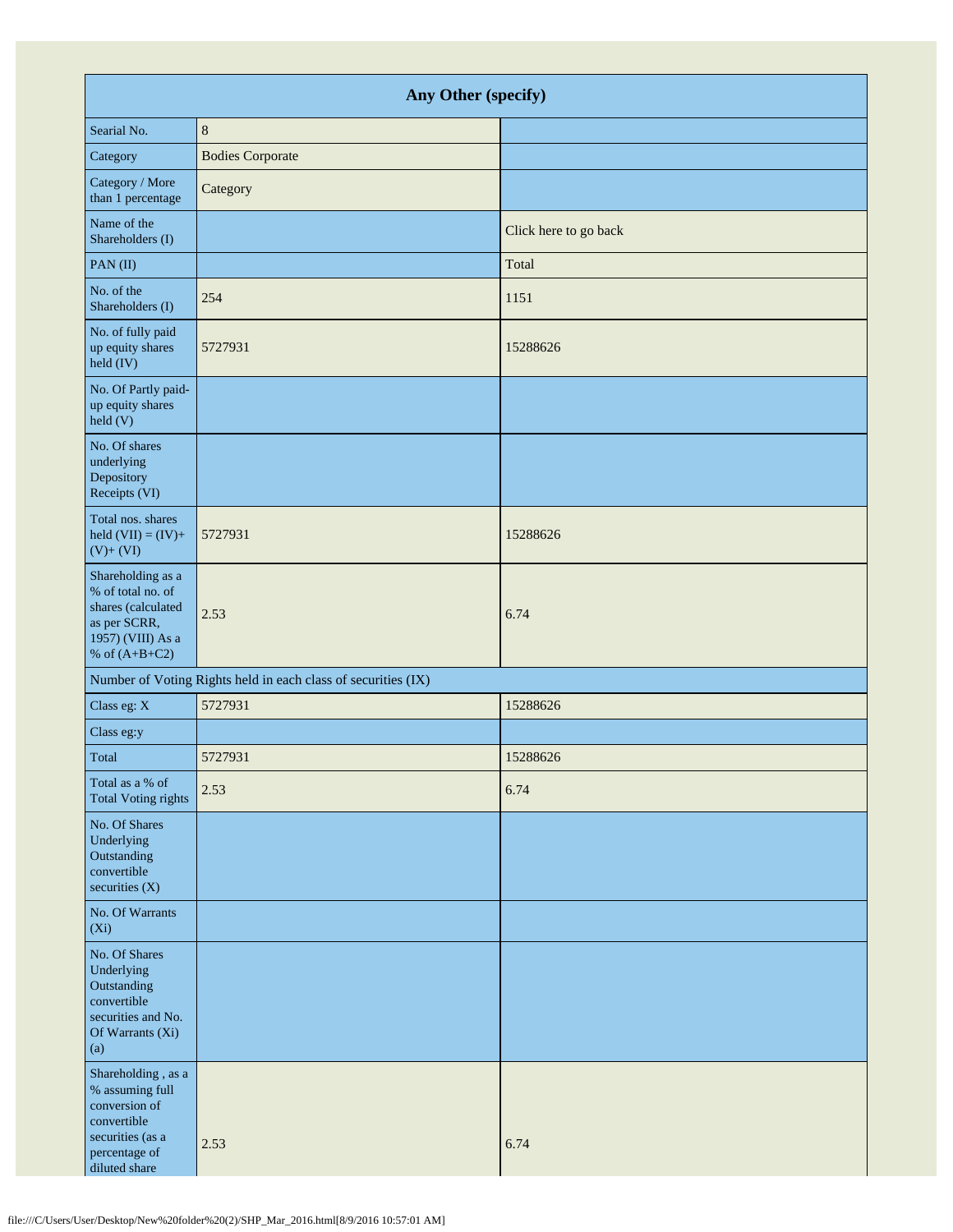| capital) $(XI)=$<br>$(VII)+(X)$ As a %<br>of $(A+B+C2)$           |         |          |  |  |  |
|-------------------------------------------------------------------|---------|----------|--|--|--|
| Number of Locked in shares (XII)                                  |         |          |  |  |  |
| No. $(a)$                                                         |         |          |  |  |  |
| As a % of total<br>Shares held (b)                                |         |          |  |  |  |
| Number of equity<br>shares held in<br>dematerialized<br>form(XIV) | 5727931 | 15288326 |  |  |  |